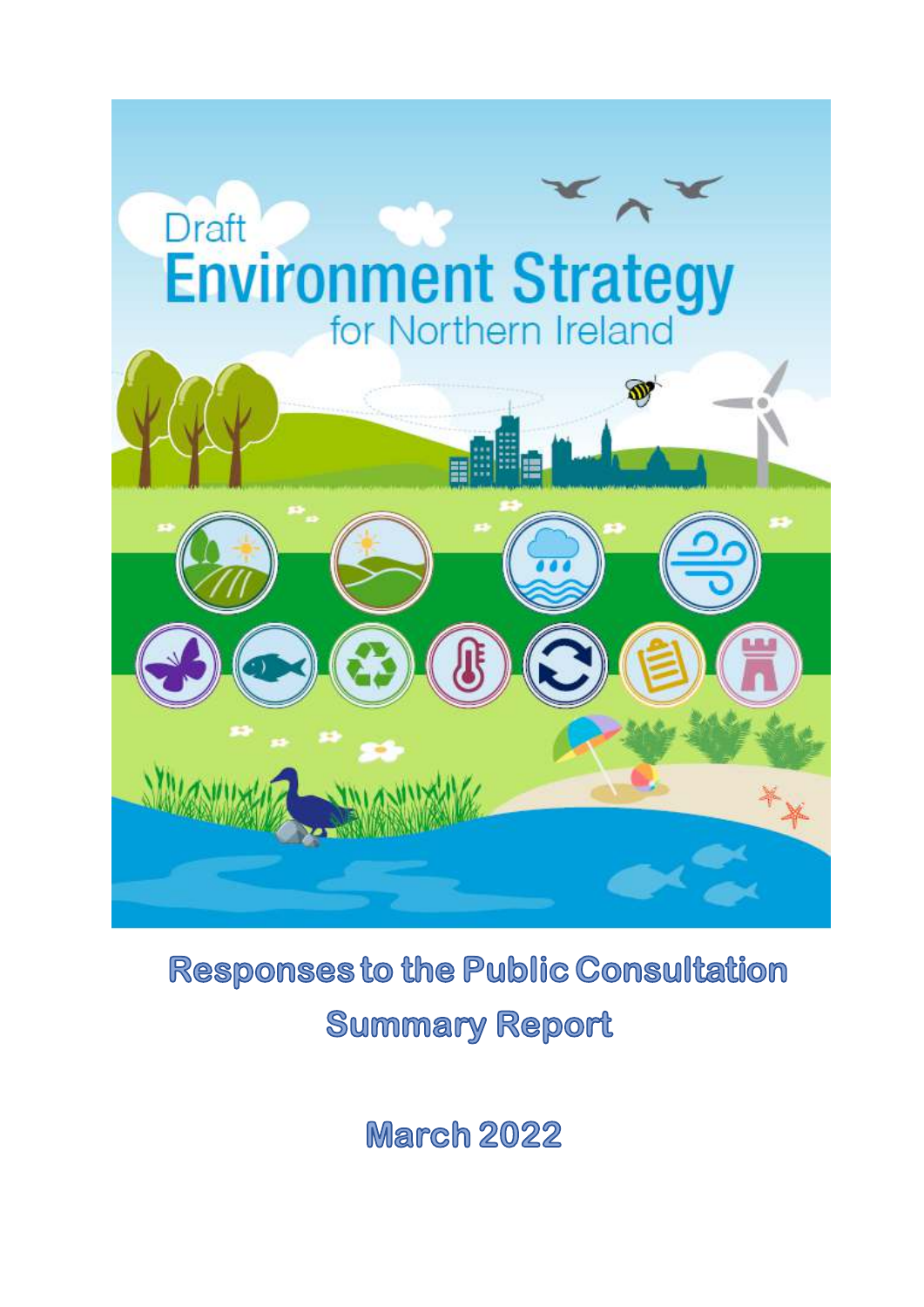# **CONTENTS**

|    |                        | Page |
|----|------------------------|------|
| 1) | Background             | 2    |
| 2) | <b>Questions Posed</b> | 3    |
| 3) | Responses              | 4    |
| 4) | Methodology            | 5    |
| 5) | Findings               | 6    |
|    | Question 1             | 6    |
|    | Question 2             | 9    |
|    | Question 3             | 13   |
|    | Question 4             | 16   |
|    | Question 5             | 18   |
|    | Question 6             | 20   |
|    | Question 7             | 22   |
|    | Question 8             | 24   |
| 6) | <b>Next Steps</b>      | 26   |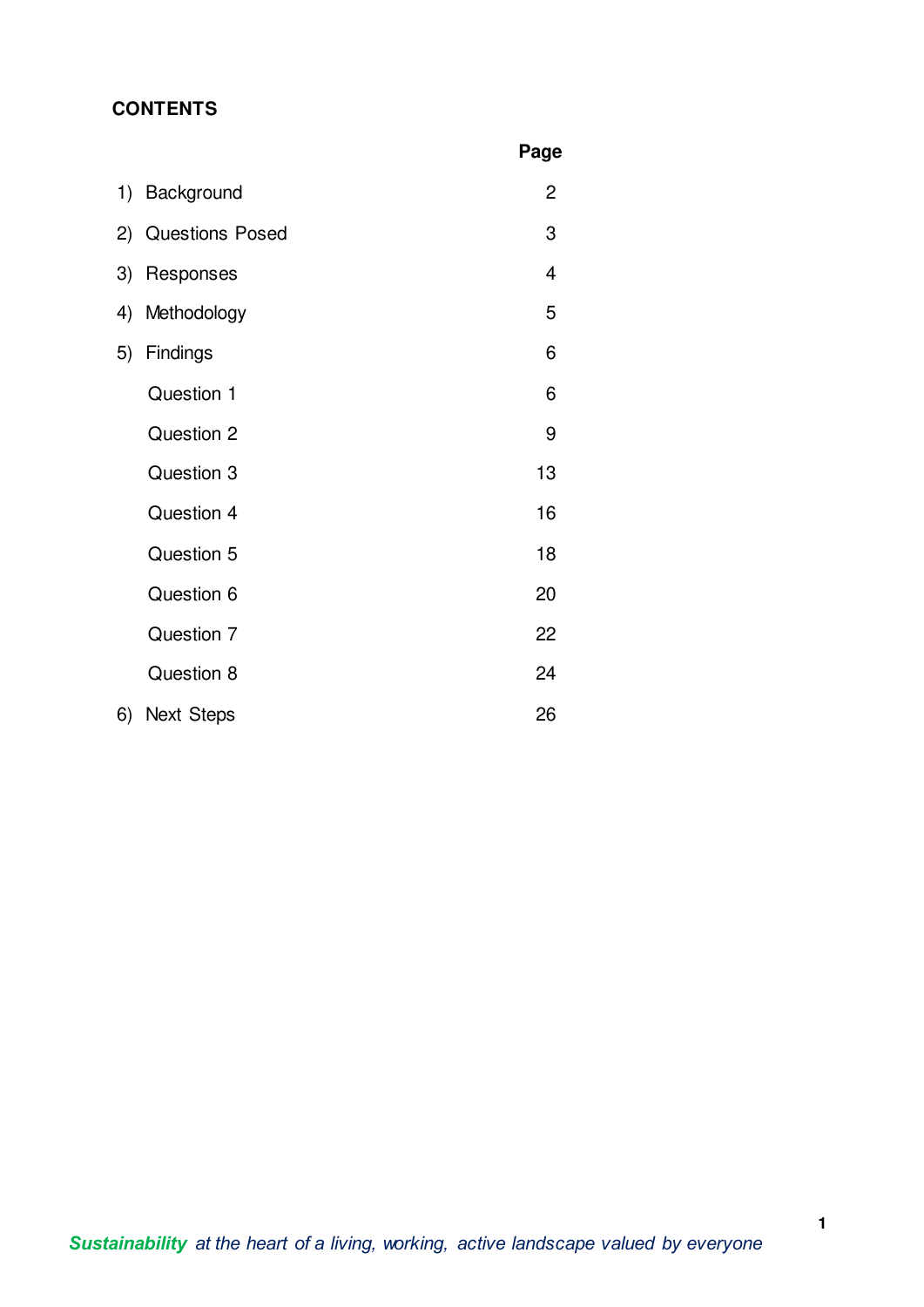## **1) Background**

On 11 November 2021 the Department of Agriculture Environment & Rural Affairs (DAERA) launched a public consultation on a draft Environment Strategy for Northern Ireland (ESNI). This followed on from the previous public discussion document on a proposed Environment Strategy which closed in February 2020 with over 2,500 responses.

At the end of the consultation period on 18 January 2022, 336 stakeholder responses had been received through the NIDirect Citizen Space portal and via email.

The ESNI team in DAERA analysed these responses to ensure a robust and consistent methodology was applied. The findings of that analysis are outlined in this summary report.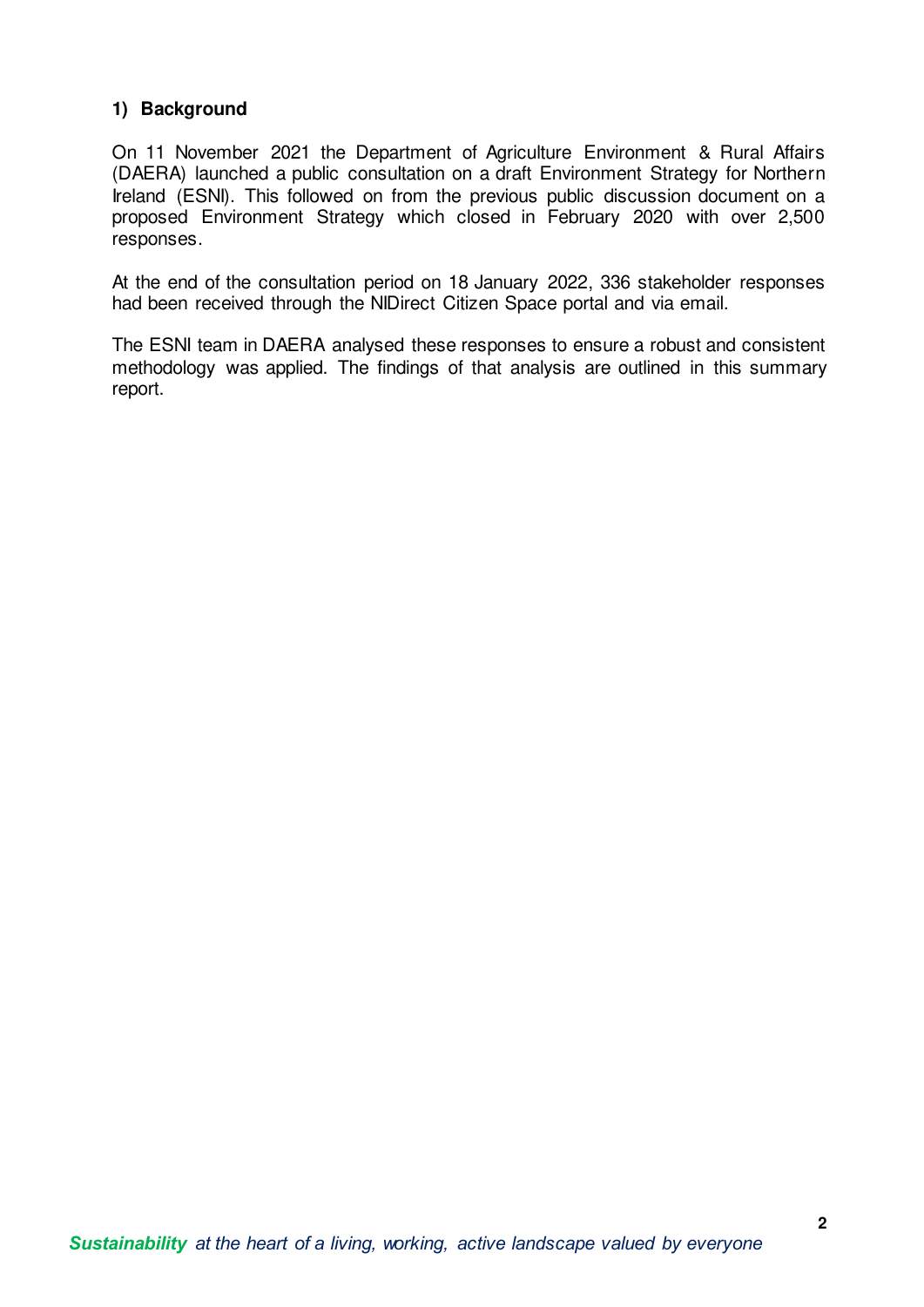# **2) Questions Posed**

The consultation document asked 14 questions:

**Q1a:** Do you agree with Strategic Environmental Outcome (SEO1): 'Excellent air, water, land & neighbourhood quality'?

**Q1b:** Are you content with SEO1 tables (1 to 6)?

**Q2a:** Do you agree with Strategic Environmental Outcome (SEO2): 'Healthy & accessible environment & landscapes everyone can connect with & enjoy'?

**Q2b:** Are you content with SEO2 tables (7 to 12)?

**Q3a:** Do you agree with Strategic Environmental Outcome (SEO3): 'Thriving, resilient & connected nature and wildlife'?

**Q3b:** Are you content with SEO3 tables (13 to 15)?

**Q4a:** Do you agree with Strategic Environmental Outcome (SEO4): 'Sustainable production & consumption on land and at sea'?

**Q4b:** Are you content with SEO4 tables (16 to 24)?

**Q5a:** Do you agree with Strategic Environmental Outcome (SEO5): 'Zero waste & highly developed circular economy'?

**Q5b:** Are you content with SEO5 tables (25 to 27)?

**Q6a:** Do you agree with Strategic Environmental Outcome (SEO6): 'Fair Contribution to UK net zero greenhouse gas emissions & improved climate resilience and adaptability'?

**Q6b:** Are you content with SEO6 table (28)?

**Q7:** Did you find the Environment Strategy content user friendly and easy to follow?

**Q8:** Do you have any other comments or contributions?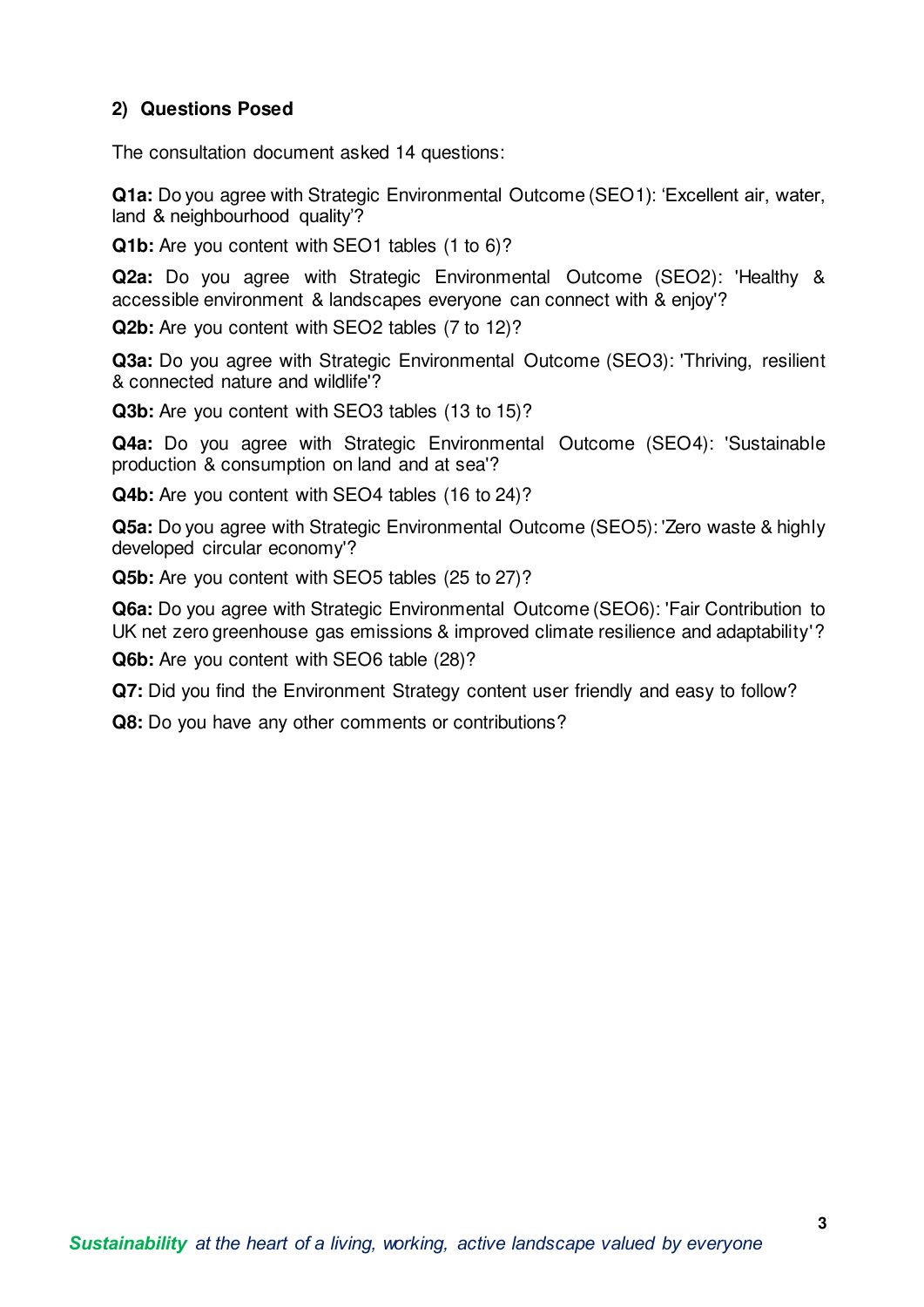## **3) Responses**

Responses were received from individuals, groups and organisations in the following formats:

#### a) Citizen Space

288 responses received via the NIDirect Citizen Space portal contained responses to all 14 questions (as users were required to work their way through each question in turn on the site).

#### b) Emails

48 e-mail responses received were a combination of structured (answering specific (all or some) questions posed) or were unstructured, i.e. not specifying which question(s) the response related to.

Due to the varied nature of these responses (e.g. not all responses answered the 'yes / no' questions), we are unable to publish quantitative statistics in relation to these responses. However, these responses have been included in the detailed qualitative analysis within this report.

c) Citizen Space "word limits"

DAERA would like to point out that although a 120 word limit was suggested on the Citizen Space portal (in order to try to keep responses as concise as possible to aid analysis), this did not prevent more than 120 words being submitted to any of the questions posed. The Department took the view that asking responses to be limited to an overall total of nearly 1,700 words was not unreasonable – particularly when several hundred consultation responses were anticipated.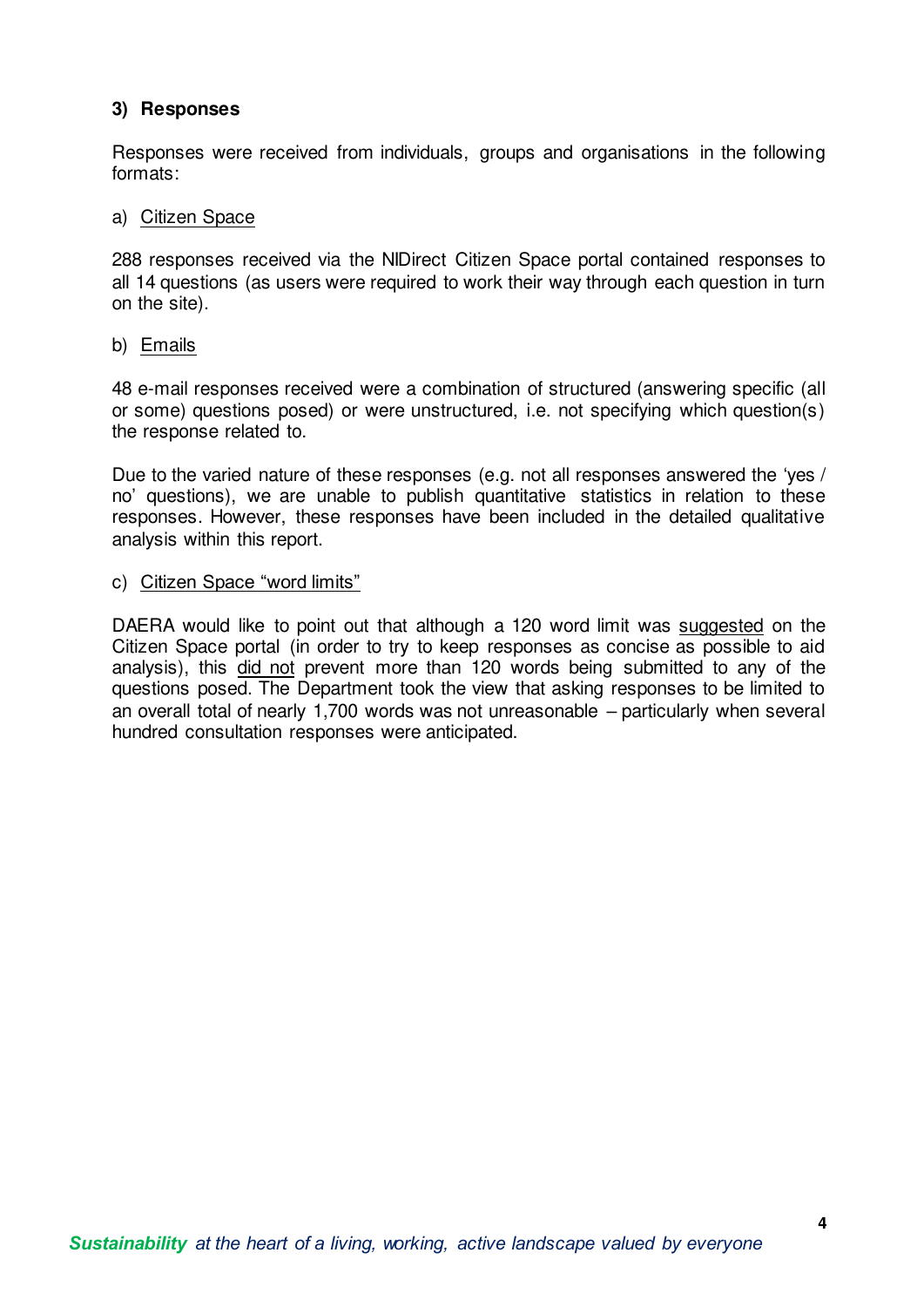# **4) Methodology**

This report sets out summary findings, it does not list all comments received as many responses ran to several dozen pages. The ESNI team read and considered all comments before drafting this report.

Responses received were allocated against each of the 14 questions posed. Where the respondent didn't specify which question(s) their response related to, the team allocated the text to the most relevant question(s).

Once all responses were allocated to the 14 questions, analysis commenced on a question by question basis.

It should be noted that the views expressed in this report are those of respondents to the consultation exercise and are not necessarily shared by the Department.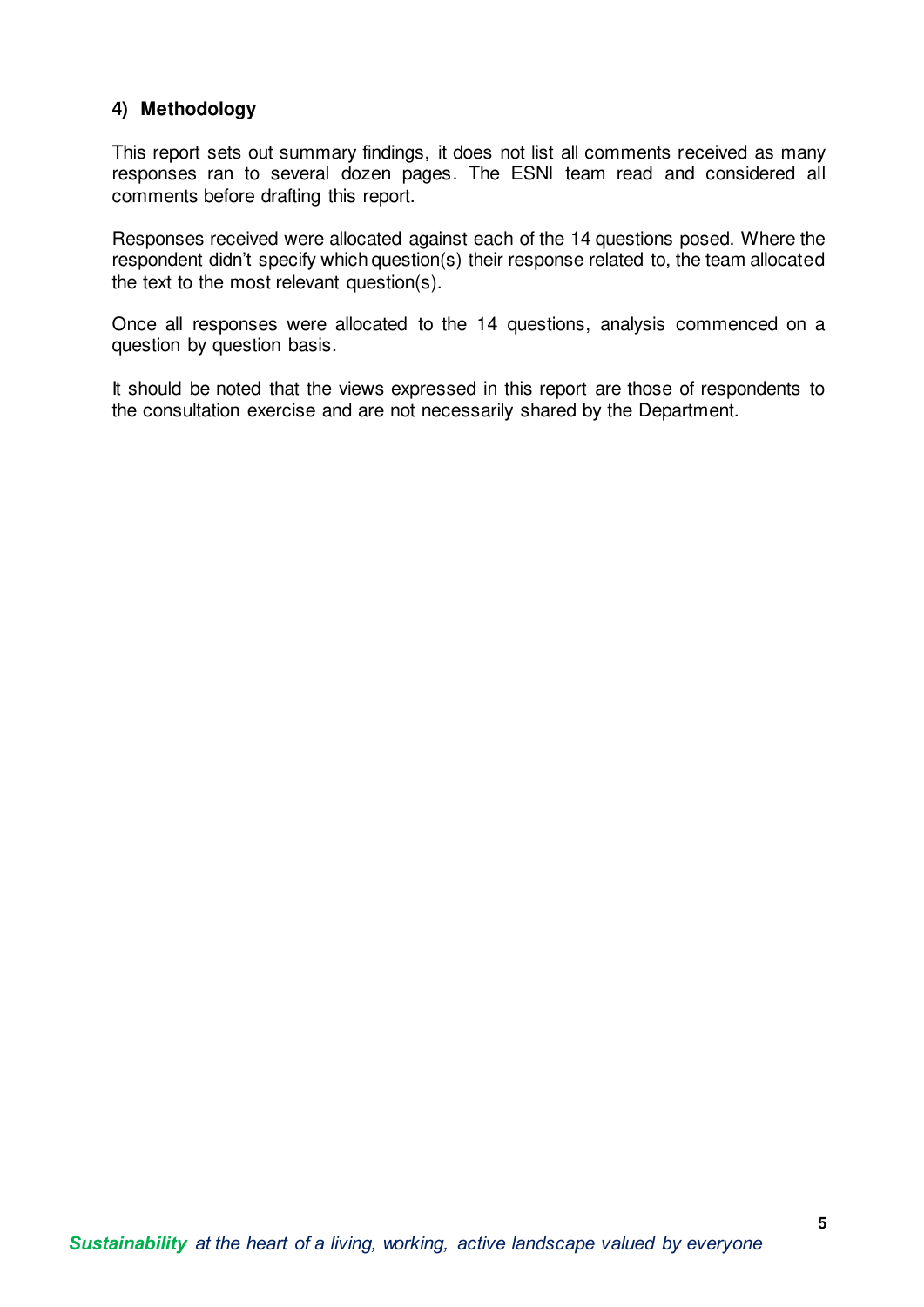## **5) Findings**

#### **Q1 (a) Do you agree with Strategic Environmental Outcome (SEO1): 'Excellent air, water, land & neighbourhood quality'?**

## **(b) Are you content with SEO1 tables (1 to 6)?**

The vast majority of comments (87%) reflected support for this SEO whilst 52% reflected general support for the objectives referenced in the tables. The themes raised are summarised below:

**Targets:** whilst most comments agreed or indicated support for SEO1 and its sentiment, it was noted that with statutory targets for water and air quality expiring soon, damaging levels of air pollution, and no lakes, rivers or coastal waters in good environmental status there is much to do within this SEO. The need for more SMART targets, especially in relation to air and water quality, was a recurring theme in this SEO. Targets were deemed aspirational but lacking in detail and did not go far enough. It was felt that targets should be legally binding and properly enforced. There was concern that NI was falling behind the rest of the UK & Ireland.

**Air Quality:** many respondents commented that SEO1 does not properly reflect the contribution of all sectors to air quality problems and that it seems to be unfairly weighted against agriculture – all of the systemic drivers of pollution (e.g. car dependency, agriculture, water industry) must be directly tackled through cohesive policy actions across the Executive. There were a lot of comments regarding the importance of PM<sup>10</sup> which was not included in the air quality table. Ammonia and Nitrogen emissions were also mentioned as concerns. Some respondents felt that air quality targets should meet WHO guidelines.

The Strategy should address air quality pollution derived from traffic congestion and opportunities to reduce or remove through-traffic using a broader network of Clean Air Zones (also known as Low Emission Zones in London & Scotland) that reduce motorised transport, underpinned by a legal framework that sets minimum standards . This should run alongside a roll-out of 'School Streets' (streets closed to motor traffic outside schools) to protect children, who are the most vulnerable to air pollution.

It was felt unacceptable that the 'current status' section focuses on ammonia from agriculture yet fails to mention that Greater Belfast breached the EU Air Quality Directive's annual mean limit value for NO<sub>2</sub> in 2015.

DAERA was asked to consider the development and introduction of a grant scheme for Northern Ireland similar to the DEFRA Air Quality Grant Scheme to better support local air quality management projects, to raise public awareness of air quality matters and to improve ambient air quality.

**Water Quality:** a recurring theme was the issue of the urgent need to tackle the historic and ongoing 'underinvestment' in our water and wastewater infrastructure. As the environment doesn't end at borders – air, water, plants and animals move freely across the arbitrary barrier, catchment management requires cross-border approaches that must be embedded in the Strategy.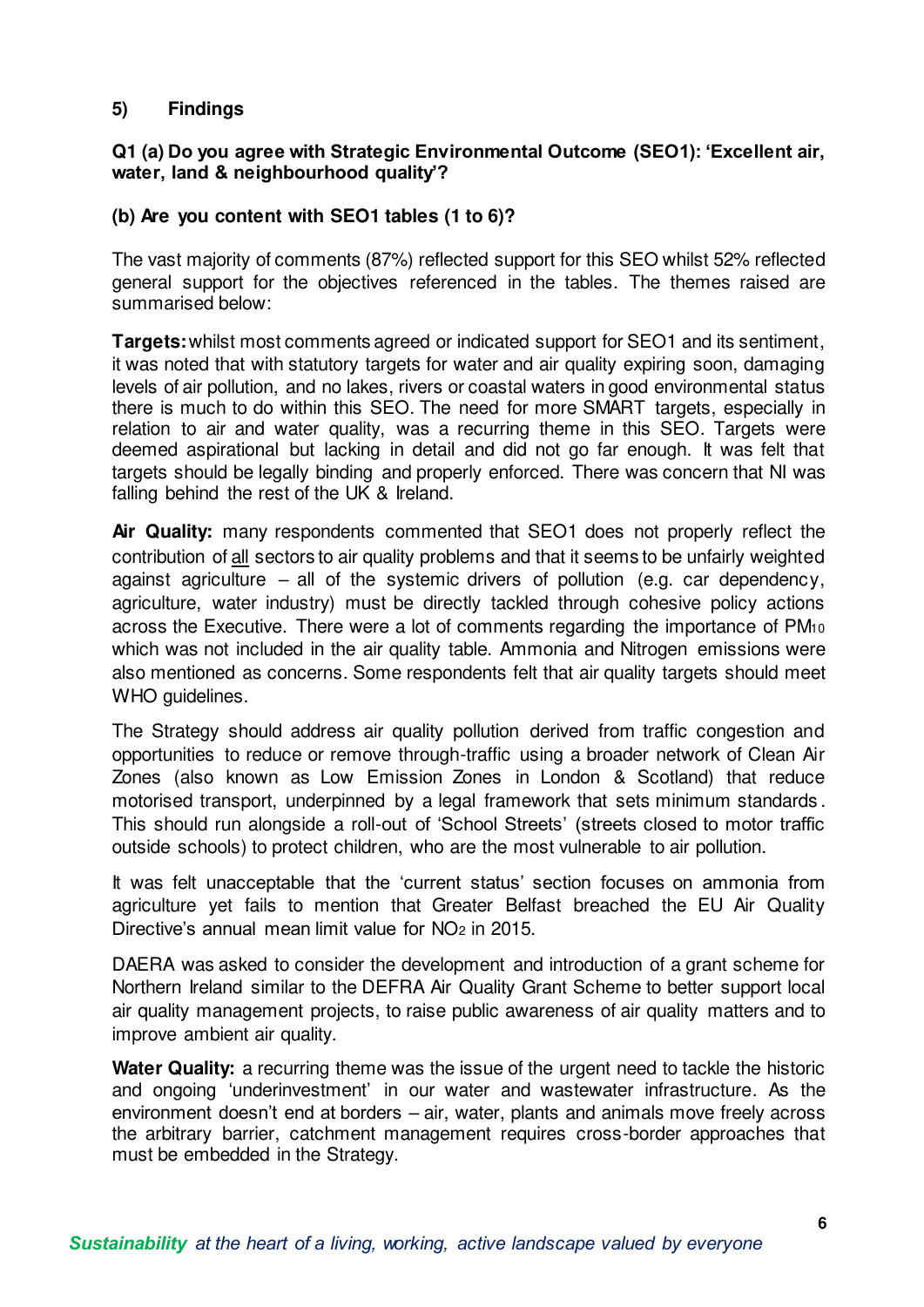As with the air quality comments, many felt that the systemic drivers of water pollution need to be tackled, i.e. agriculture and the water industry; although again some respondents felt that there was an over emphasis on agriculture in this section particularly in relation to the River Basin Management Plan Programme of Measures outlined. Wastewater and drainage investment is important and should be factored in to new developments and all government projects should incorporate SuDS measures. Whilst concerns were raised regarding ammonia, pesticides and fertilizers, many felt that support and collaboration was needed for agriculture to tackle these issues.

It was suggested that the addition of a 'Northern Ireland Blue Carbon Action Plan' would inform how Northern Ireland could help contribute to international targets on the ground and greatly increase the potential for NI seas to help mitigate and adapt to the everincreasing negative impacts of climate change.

Given that coastal water quality and mari-culture viability are heavily dependent upon land use and land management in surrounding catchments, an evaluation of possible changes in water quality conditions based on climate change risks, and key policy drivers (e.g. tree-planting targets) should be considered to inform future aquaculture in Northern Ireland.

Local Environment Quality: respondents felt that there was too much litter and dog fouling, with councils struggling to cope with cleaning outside of town centres and volunteer groups dealing with the increasing problem. Heavier fines and focused TV campaigns were suggested. Importance of personal responsibility referenced and need to target antisocial behaviour like fly-tipping in nature reserves. DAERA should be targeting the "harder to engage" audience.

Dilapidated buildings and neglected sites should be brought back into use (e.g. refurbished as housing or made available as community sites such as allotments). However, any plans for regeneration / refurbishment should factor in biodiversity issues when doing so. Local communities should be engaged in the process and new uses should benefit the local community.

Pesticide use and verge quality should form part of local environmental quality and be linked to a pollinator strategy.

Reference should be made to Community Plans and emerging 'Place Shaping' activities. DAERA should recognise the contribution that these plans can make towards tangible and sustainable implementation of any Strategy.

There is a need for bespoke local solutions and the need to soften town centre environments to make them aesthetically pleasing.

A national programme, supported by government, should be established to attract a network of 'green' volunteers, of all ages, to improve engagement with, and the protection of, our environment.

Local government involvement in a Litter Strategy is vital.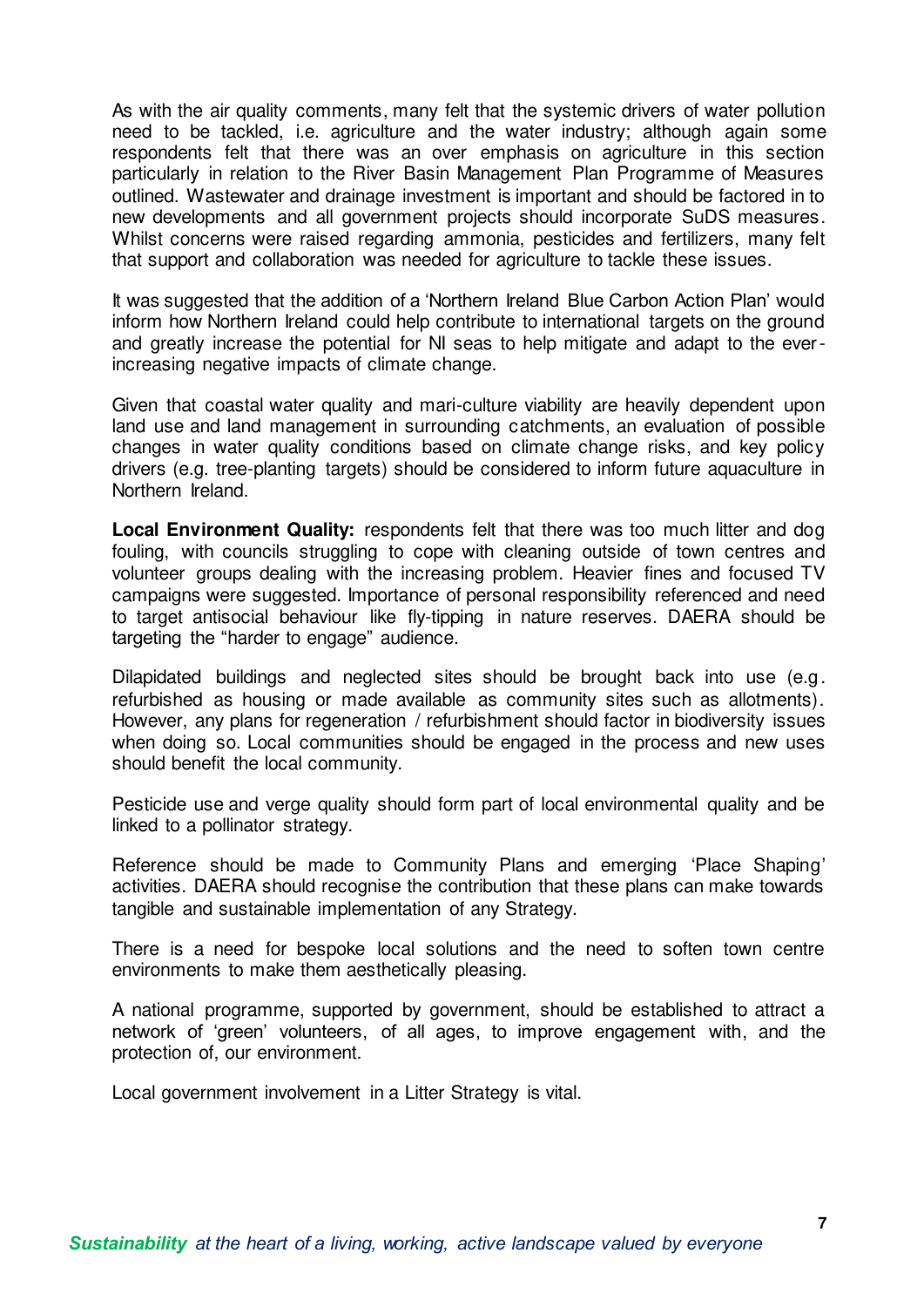Land Quality: some respondents asked why land quality was not explicitly included as one of the tables despite being covered by SEO1. Soil health is important to land quality and it was suggested that this should have a larger emphasis and separated out from land due to its importance (as an important carbon sink and indicator of sustainable land management). Land use policies must enable and incentivise landowners and managers to support biodiversity recovery and climate change action, such as through nature-friendly farming: agriculture covers 75% of Northern Ireland's landmass which represents a huge opportunity to support nature.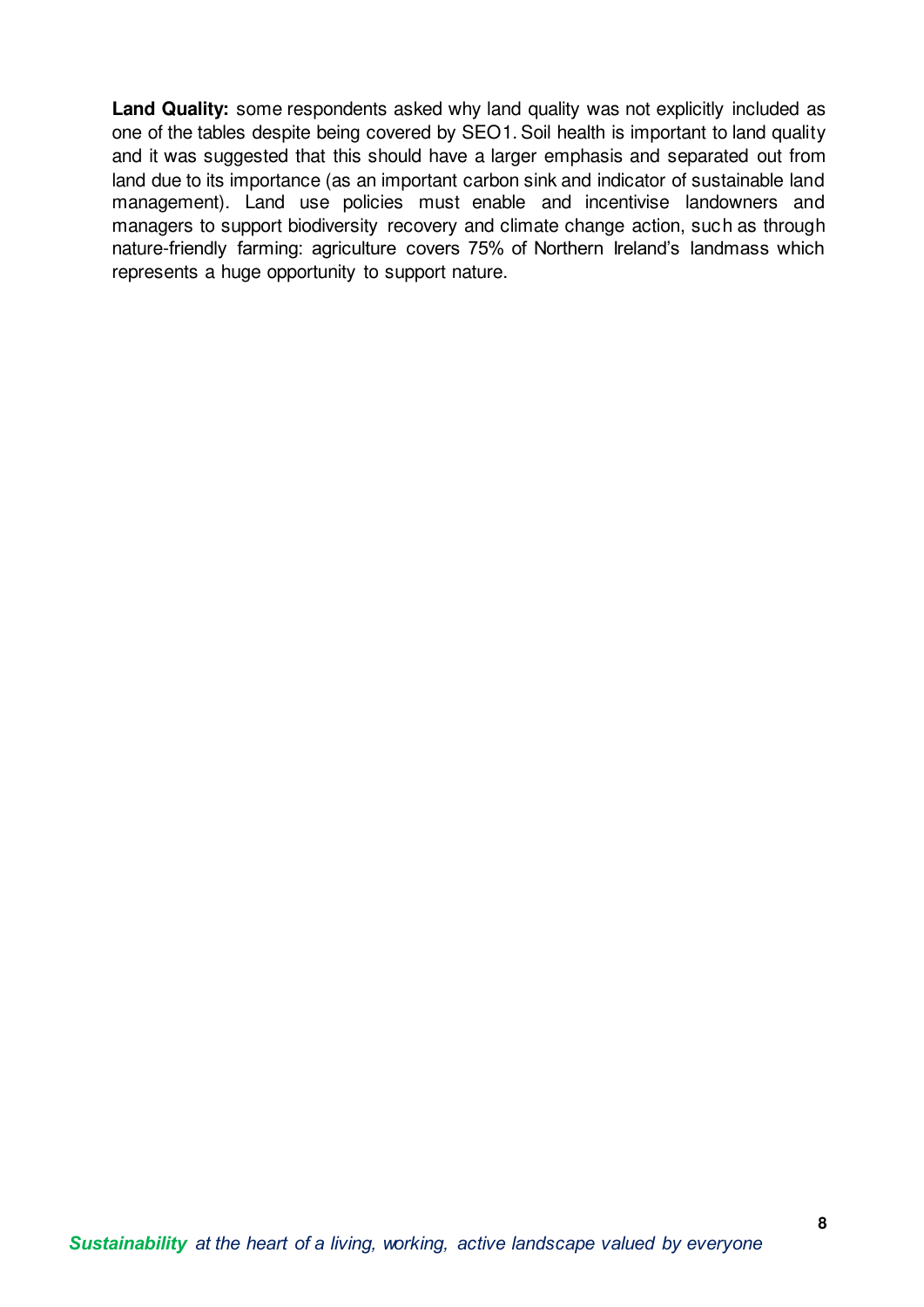#### **Q2a: Do you agree with Strategic Environmental Outcome (SEO2): 'Healthy & accessible environment & landscapes everyone can connect with & enjoy'?**

#### **Q2b: Are you content with SEO2 tables (7 to 12)?**

The vast majority of comments (83%) reflected support for this SEO but some felt it was vague and needed more detail. Around 50% of comments reflected general support for the objectives referenced in the tables. The themes raised are summarised below:

**Targets:** comments indicated the need for outcomes and targets to be realistic, evidence based and specific, with tangible, measurable & time-bound results. Targets should be more ambitious and legally binding. There was support for setting short and medium term milestones which were seen as fundamental to the success of the long term targets. Targets and outcomes also need to be adequately monitored and resourced to ensure robust environmental protection.

**Health & Well-being:** the responses universally recognised that having an accessible, clean & healthy environment is vital to the physical and mental health and well-being of all citizens, and that the state of the environment directly impacts on general health and well-being. This links to the need for improved access to Green Spaces so all citizens regardless of location or socio-economic group, have an opportunity to connect with nature. However, the SEO must focus on actions that lead to enabling everyday active travel, not just for leisure / pleasure.

**Green Spaces:** widely acknowledged that time spent outdoors has a significant beneficial impact on general mental and physical health & well-being, not just for individuals but in enhancing a sense of community and civic pride. A key concern is that outdoor spaces must be easily accessible by all and well maintained so both the quantity and quality of green spaces are important. Sites should be rich in nature with native species and diversity of vegetation and accessible by public transport. Planning and development must be done in harmony with nature, Northern Ireland must move to a system wherein wildlife habitats are enhanced rather than harmed or lost. The need to introduce biodiversity net gain in planning decisions was mentioned frequently.

**Access/Pathways:** there were conflicting views on this theme. Some respondents felt much more could be done by private landowners to open up reasonable access to nature for hikers, walkers, climbers, horse riders, mountain bikers and cyclists, and to allow a public right of way. This would result in a connective network of greenways/blueways and community trails which should be developed by councils. Others opposed this and felt there is adequate provision of outdoor spaces with no need to open up private commercial land, that local recreation and life supporting environmental concerns should be kept separate, and that no government funding should be provided to groups who pro-actively work towards increased access as this gives an unbalanced advantage to this group. Several comments focused on the need to have some totally natural/wild areas that would be protected from all access to allow wildlife and biodiversity to thrive.

Difficulties experienced by several groups such as those from lower socio-economic groups, those without transport, those with a disability, and the unemployed mean that they will visit the outdoors less regularly. There is need for more active management of recreation at busy sites, supported by well-designed legislation which balances the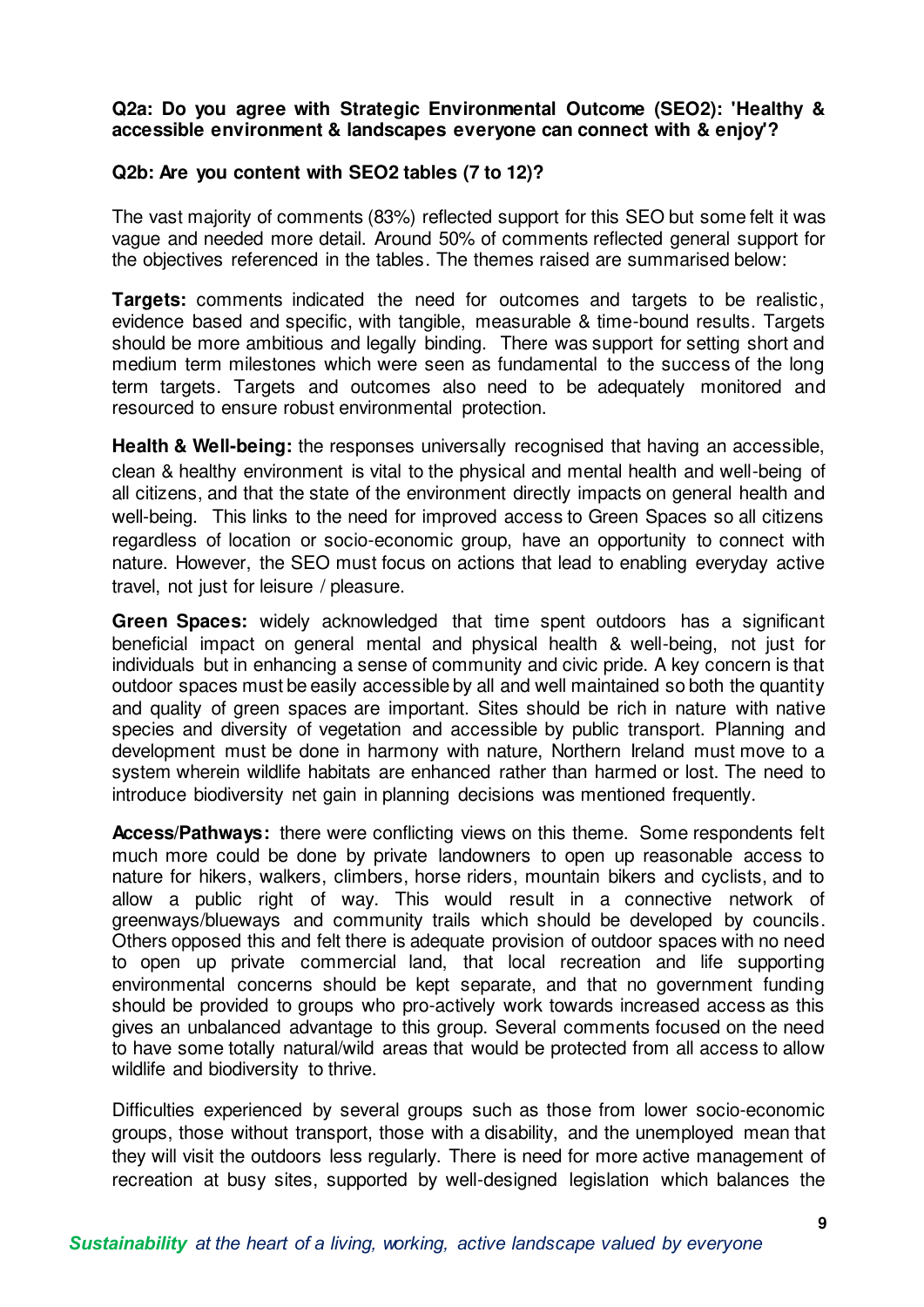reasonable expectation of the public to have access to hills and countryside with effective protections for landowners whilst some commented that all suitable public land should be available to the public before requesting access to private land and there were concerns over negative impacts as a result of landowners granting access.

There is a need to reallocate road space to make it safer and more comfortable to walk or cycle. Bus corridors must become the norm. There should be protected safe cycle paths, not just lines painted on roads and more Bicycle Plans for other towns and cities not just for Belfast.

Rather than amending current legislation on access, a new Outdoor Recreation Bill should be introduced to support the development of outdoor recreation with a new Outdoor Recreation Strategy being developed in tandem.

**Education/Behavioural Change/Engagement:** there needs to be a behavioural shift and attitude change amongst the public which will require better communication and education if the Strategy is to be delivered. Environmental sustainability needs to be mainstreamed in schools and funded as an integral part of the curriculum at all levels with time spent in nature in all education settings. The Strategy has a responsibility to address the existing gaps in the current curriculum with a greater emphasis on biodiversity and outdoor connection to nature in the next NI Education Review.

Tailored training & support programmes were also flagged up as necessary in key industries such as agriculture, commercial fishing and construction. Ongoing work by the Eco-Schools, Forest Schools, LEAF and Ulster Wildlife, Our Bright Future programmes were referenced and the need for adequate accessible funding for these projects. The necessity for young people to be involved and have a voice in policy making was also referenced. Targets for Carbon Literacy training for young people, teachers and youth leaders were highlighted. Urban dwellers need to be better educated on the challenges within rural areas and in particular the impact of their behaviour on the countryside, nature and farmers, e.g. fly-tipping and littering.

Food production will play a vital role in tackling climate change in the future, and therefore should be included in Eco-Schools or, alternatively, including agriculture as part of the primary school curriculum and encouraging more secondary schools to teach agriculture would provide children and young people with opportunities to learn about, actively engage with, and positively shape the natural environment. DAERA should work with YFCU & UFU Next Generation committee as part of the action championing *"a group of '30 under 30' environmental leaders"*.

**Finance/Economy:** several comments raised concerns about the cost that will fall on taxpayers to implement the strategy and the need for accountability of any funding spent by the third sector. A few respondents suggested landowners could receive financial incentives for permitting access on private land, enhancing biodiversity, flood protection and carbon sequestration. Others felt that every part of the environment cannot be used for economic or human gain such as gold mining in the Sperrins. Links between a healthy environment and a healthy economy were also referenced, and the need to ensure local housing is affordable to local people even in areas of environmental beauty with high levels of tourism.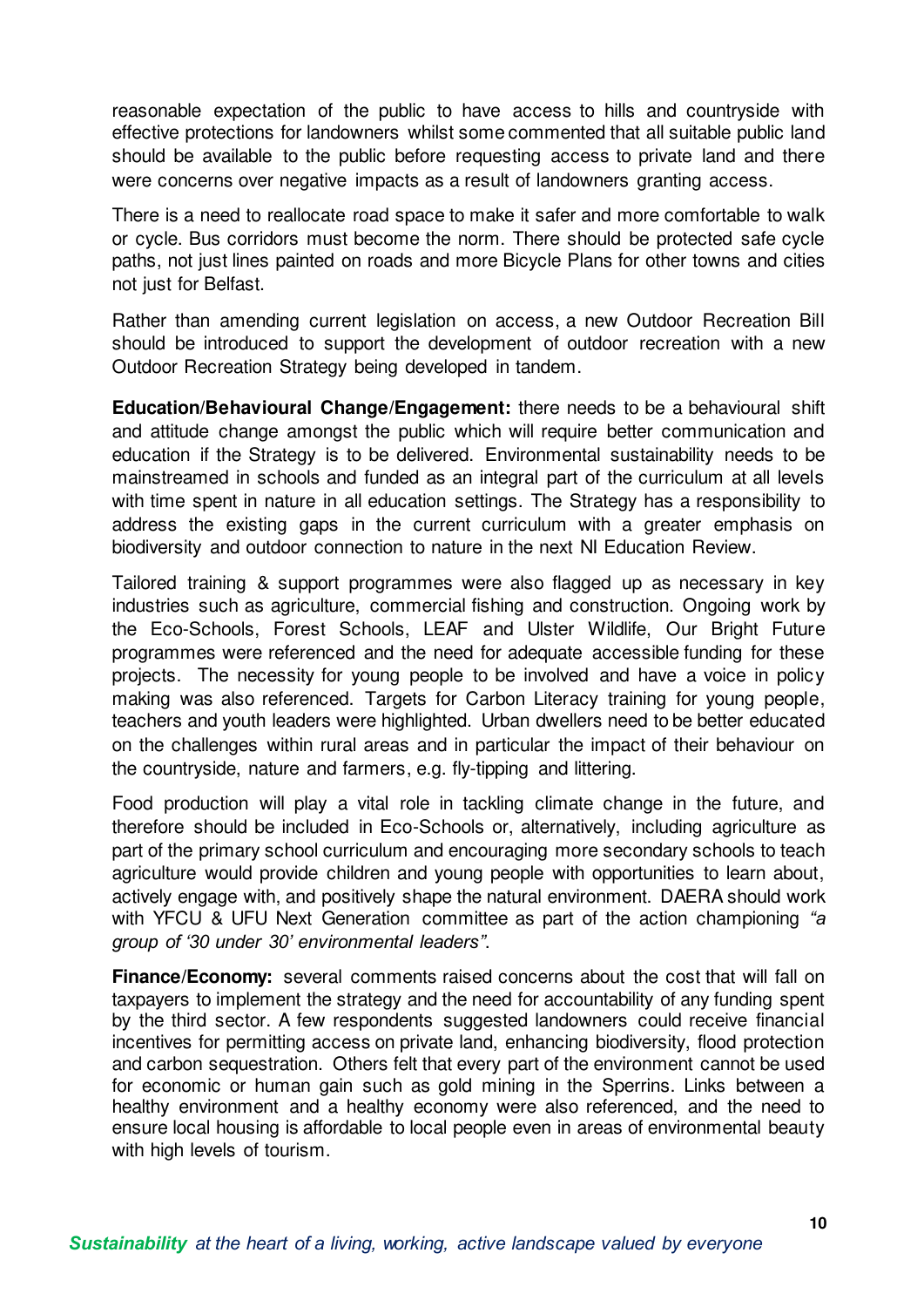**National Parks:** the creation of National Parks in places such as the Mournes, Sperrins, Lough Neagh, the Peatlands, and Antrim Coast & Glens was suggested as a way to protect and monitor the natural environment. The introduction of National Parks should be included as a target as in the rest of the UK, and it was suggested that the Strategy should also set out how the Glover Review is to be implemented in NI.

**Planting:** many respondents felt that more trees, hedgerows and native plants should be planted with planting targets set and monitored. It was commented that NI has the lowest provision of woodland access in the UK. Road verges, public spaces and gardens are important areas for wildlife, and nature recovery networks with no general access can be developed to improve connectivity between habitats and allow nature to recover. This will also bring benefits like flood management along riverbanks. Wildflower spaces were felt to be important to encourage and educate citizens on our native species and biodiversity. Use of pesticides and herbicides should be stopped by public bodies.

**Biodiversity:** the Strategy is seen as an excellent way to protect our natural environment and promote biodiversity. Comments referenced the need for the measuring and recording of biodiversity levels to be increased and take place in a wide variety of habitats not just protected sites, ensuring a fully integrated approach. It was referenced that AONBs have few measures of protection with funding generally dependent on Lottery Heritage Fund, and it was felt strategic funding is needed for AONBs by councils and DAERA. Consideration should be given to giving AONB management plans a statutory basis.

**Landscapes/Seascapes:** comments reflected concerns over degradation and damage to our landscapes, seascapes and areas of natural beauty with the conflict between environmental protection and economic gain highlighted. The development of a Landscape Strategy is welcomed but timescales seen as disappointing. The benefits of protected landscape management should be promoted across Government and should be specifically included in future iterations of any Northern Ireland Programme for Government. Reviews and forward action on land and seascapes should be carried out in harmony with efforts to improve the condition and extent of protected sites, creating wider ecological network recovery across Northern Ireland. When Landscape and Seascape reports are being updated the community should be engaged to raise awareness.

There should be a clear stated intention to engaging with rural and urban communities, creating excitement and awareness around our natural assets, bringing people to land and seascapes, creating access for all, and helping them understand how and why the land/seascapes can be better protected, restored and ultimately improved. Some felt that the marine licencing regime is not protecting our environment and that licences should not be granted to private industry with no proven track record.

**Built / Historic Environment:** the need to recognise the importance of the historic environment and the need for this to be explicitly included in targets and measures was stressed. The aim should be that the historic environment contributes to social, economic and environmental outcomes. Landowners could be incentivised to manage and maintain monuments. It was suggested an asset register could be held by all local councils to monitor the upkeep of our historic environment. The historic environment on farms is a non-renewable resource and an important part of our cultural heritage.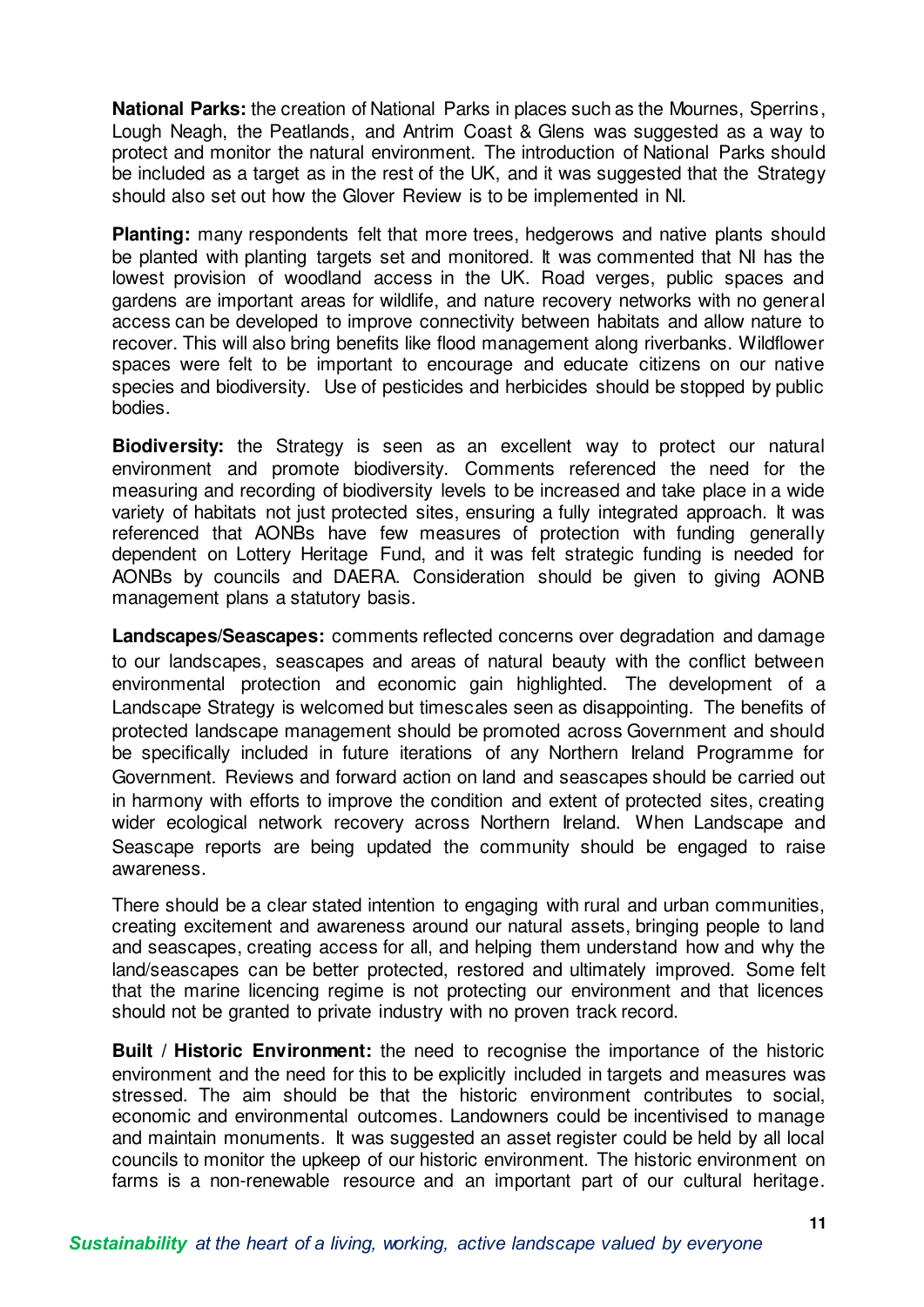Farmers have a key role in managing and maintaining these landscapes and they also play a valuable role in rural tourism. Payments for historic monuments and traditional buildings should be included in any future funding scheme. All new development should be focussed at sustainable and accessible locations within existing settlements – avoiding sporadic / dispersed development.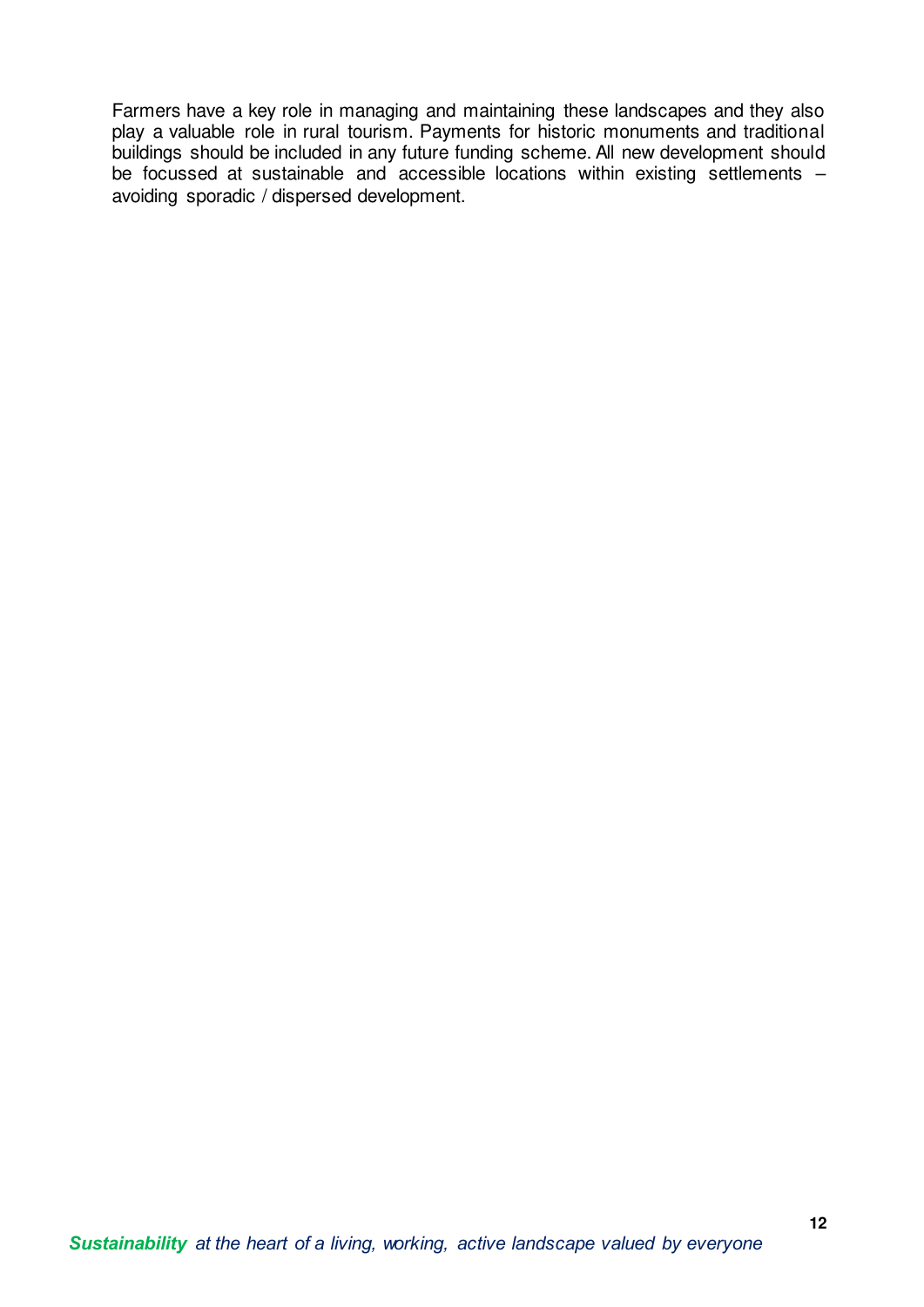#### **Q3a: Do you agree with Strategic Environmental Outcome (SEO3): 'Thriving, resilient & connected nature and wildlife'?**

#### **Q3b: Are you content with SEO3 tables (13 to 15)?**

The vast majority of comments (86%) reflected support for this SEO and around 56% of comments reflected general support for the objectives referenced in the tables. The themes raised are summarised below:

**Definition:** In general there was broad agreement and welcome that the subject of nature & wildlife has been treated as a separate objective. It was felt that nature conservation must become a core interest and that biodiversity must be protected, stimulated and in some cases restored on both land and at sea. It was clear that a number of respondents felt passionate that we should not consider ourselves separate from nature or that we are the 'masters of nature' when in fact we are merely an integral part of nature itself.

**Targets:** many positive comments were received however this SEO also generated some criticism specifically that the individual goals contained within were not ambitious enough and there were concerns around lack of detail in the 30/30 target. Many of those voicing criticism felt that in general there needs to be greater vision within the strategy as a whole and that the individual targets need to be more ambitious and it was felt that objectives ran the risk of not being delivered.

**Monitoring:** the progress of the goals and targets must be monitored, robustly evaluated with effective data collection and where possible standardised. They should be legally binding with in-built incentives, especially for landowners, in tandem with such things as appropriate/realistic deterrents and effective enforcement, to enhance their potential success rate because there is a general belief that existing protections are not working. It was also felt that while the total acreage of protected lands and marine areas should be increased the targets and evaluation of such initiatives should be on an allisland and UK-wide basis. Some lamented the absence of National Parks and the lack of an active wildlife restoration programme in Northern Ireland. The Strategy should mandate improved Environmental Reporting, especially in relation to habitat condition.

**Trees:** planting of native, non-invasive, broadleaf/deciduous species was seen by many as an 'easy win' in restoring or enhancing biodiversity. Where appropriate, land should be allowed to develop into woodland naturally without interference to maximise diversity and resilience. A plan to 're-wild' much of our landscape should be developed. Whilst the increasing of the target was proposed it should be approached strategically and often came with the proviso that in the rush to plant more trees this laudable exercise should not be to the detriment of other naturally occurring land uses namely, wetlands, peatlands, marches, estuaries etc.

**Biodiversity:** we should look beyond the protected 30% of land & sea and explore ambitious and ecologically robust management of the other 70%. The quantity of protected areas must not be prioritised over quality. The target to protect 30% of land should be a floor not a ceiling, given long-term legal protection, and must be cohesively developed with delivery mechanisms such as implementing the third SPA review, nature friendly farming and incentives. A nature-based solutions plan should be delivered using a Nature for Climate Fund through private funding mechanisms and Green Finance. It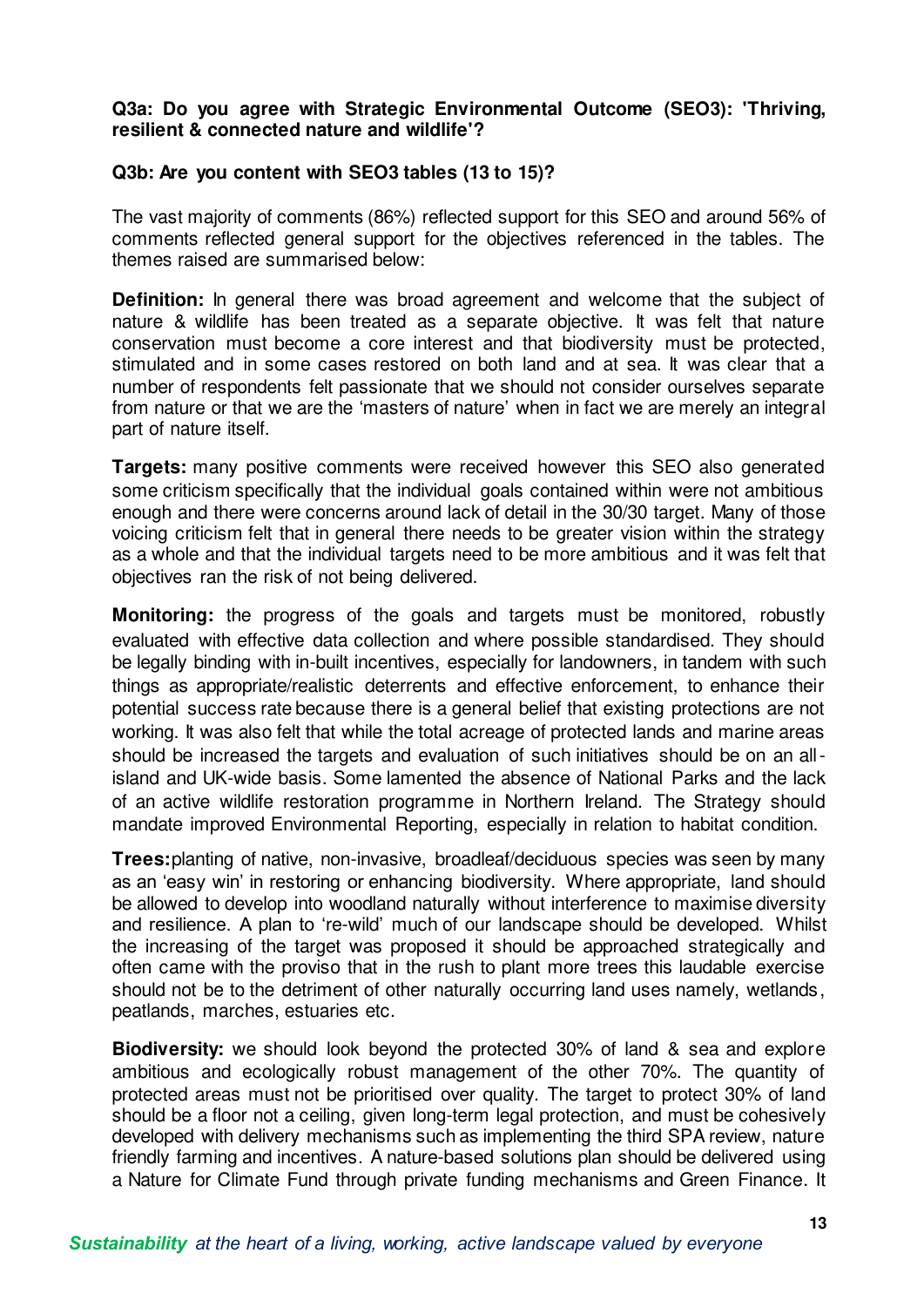was suggested that DAERA commissions a Dasgupta-style 'Economics of Biodiversity Review' for NI. Nature must be restored coherently on land and at sea both within and outside of protected sites, with protected sites effectively managed and connected as core sites in a landscape-scale Nature Recovery Network, and supported by robust monitoring. It is felt that there is a need for concerted and urgent action around planning – at a minimum to actively enforce planning conditions that are made with the objective of protecting nature or preserving biodiversity. The absence of any targets in relation to tackling wildlife crime were also highlighted. Some commented that Northern Ireland is the only part of the UK without any active restoration programmes.

**Wetlands:** the threat to and destruction of inland wetlands by building development, the expansion of agricultural land or drainage schemes etc. was an area of concern voiced by many. It was felt that the priceless contribution wetlands make to local biodiversity is severely underestimated, that these habitats deserve greater exposure as 'biodiverse hotspots' through education, and need urgent protection.

**Agriculture:** understandably, as the agricultural sector has perhaps the greatest impact on local nature and wildlife, many respondents touched on the subject of farming and farming practices in their comments. Some respondents felt that changes in land use are required. Many felt the farming sector and landowners are perhaps best placed to influence and change land use patterns such as through nature-friendly farming which represents a huge opportunity to support nature while encouraging sustainable local healthy food production.

Concerns over hedgerow destruction, habitat loss, fracking and sand-removal were voiced, with many suggesting that in future agriculture must be more nature-friendly. Issues such as outflow discharge management, reduced pesticide use and the inclusion of initiatives such as grant-aided double-fencing, wildlife corridors and re-wilding were also highlighted. Species & habitat restoration could take many years and may require generational change on some farms. Adequate long term funding commitments will be needed. A specific percentage should be set for biodiversity-rich habitat for all farms and farmers supported to deliver this via the Single Farm Payment.

**Natural Capital & Integration:** the inclusion of the concept of Natural Capital was welcomed by some provided it is managed correctly while others felt such a title is unhelpful as it merely commodifies the local environment. It was felt that as well as being physically connected, through for example, wildlife corridors, a more integrated approach at a departmental level should be adopted when discussing the protection and safeguarding of nature and our role therein. Connections should be made and strengthened between the agricultural sector, the environment, local planning, construction, woodland management, marine/water management, waste planning etc. in protecting the local environment and safeguarding local biodiversity/geodiversity.

Previous initiatives, policies and programmes to protect local nature and wildlife were often perceived as being approached and undertaken in a disjointed way. For future initiatives to be successful many felt such programmes need to not only be integrated between various government departments and agencies but they should include partnerships with schools, local communities, NGOs and other groupings. The value of outdoor recreation benefits and access to quality green and blue space should be included within a Natural Capital accounting framework. As Natural Capital is now an integral element of Treasury guidelines in Great Britain, guiding decision making and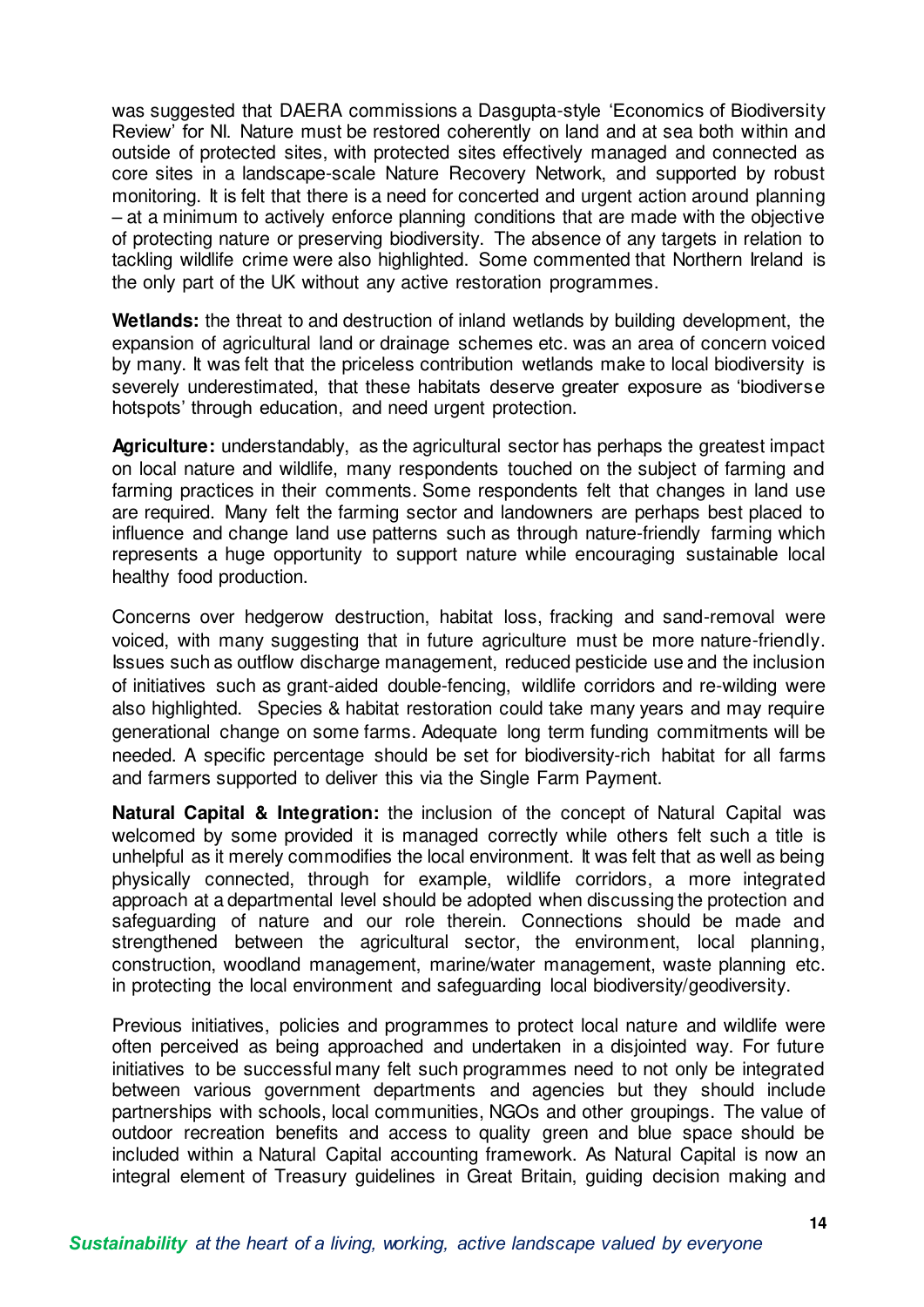investment, respondents would like to see a similar approach adopted in Northern Ireland.

**Marine:** many respondents were keen to point out that the case for 'thriving, resilient and connected nature & wildlife' must not be limited to land-based nature and wildlife but that the protection of our seas, seabirds and all marine-life must also be a priority with some respondents questioning whether the 30% of land and water will be managed and protected effectively. Others highlighted the unique problems facing the marine environment – citing issues including effluent discharge, raw sewage, bottom trawling, algal blooms, ballast-water invasive species and shoreline management. Some suggested that a strategic approach to shoreline management is urgently needed to address the challenges of marine flooding and erosion.

**Designated areas:** concern was expressed for the various designated protected areas including: AONB, ASSI, MPAs and this concern was extended to any future designations such as nature islands and nature corridors. There was solid support for the expansion of all such areas, including the suggestion of the establishment of humanfree areas provided all such areas are effectively managed and protected. Some felt that lands should be protected both 'within and without' designated protective zones.

Farmers view formal designations of more land as having a landowner imposed upon them and therefore being counterproductive. DAERA must work in true partnership with those managing the land in designated sites. DAERA must consider a more appropriate form of long-term compensation than agri-environment schemes for land which is designated.

Some commented that the Strategy has too little focus on species action with established ecological theory highlighting the role of certain species as ecosystem engineers. Many core sites for nature remain undesignated – despite a clear mandate. It was commented that the timeframe for publication of site condition assessments needs to be included as a target.

**Human Health:** a number of respondents highlighted the connection between a thriving natural environment and human health. Human interaction impacts so directly and indirectly on nature that many felt that our behaviour, even the way we spend our recreation time amidst nature, needs re-prioritised and needs to change.

**Miscellaneous:** a number of respondents were forthright in their opposition to deforestation, intensive farming, fracking, gas caverns, private and public use of pesticides, fossil fuels, gold-mining, wind-turbines, marine licenses, light and noise pollution. Sanctions for environmental crime, including habitat destruction, should be strengthened and implemented, based on the polluter pays principle.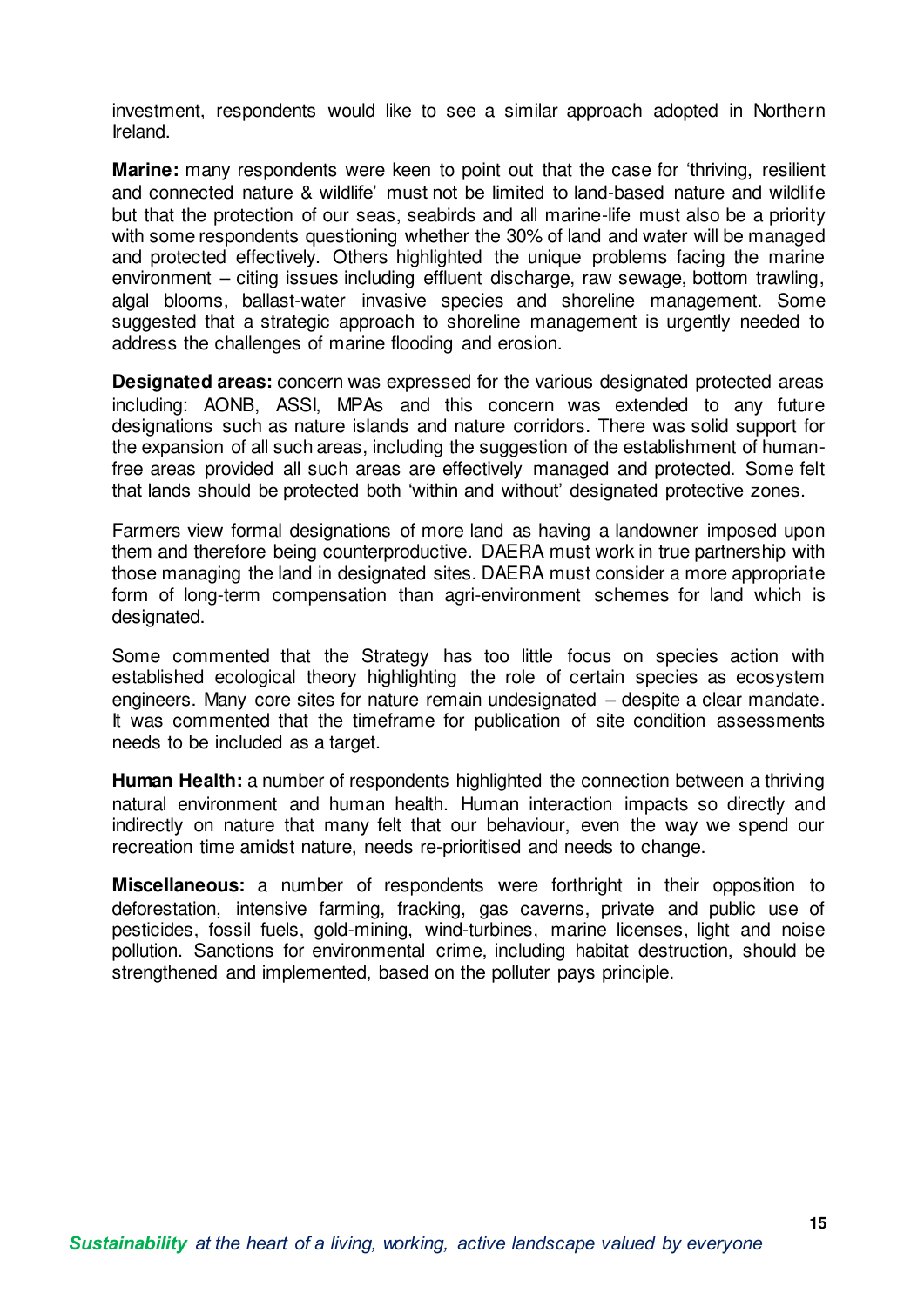#### **Q4a: Do you agree with Strategic Environmental Outcome (SEO4): 'Sustainable production & consumption on land and at sea'?**

#### **Q4b: Are you content with SEO4 tables (16 to 24)?**

The vast majority of comments (82%) reflected support for this SEO and around 54% of comments reflected general support for the objectives referenced in the tables. The themes raised are summarised below:

**Targets/Ambition:** many responses mentioned that targets needed to be SMART in this SEO and did not go far enough. The perceived lack of ambition was particularly apparent for the sections relating to Agricultural Policy, Energy and Single Use Plastics. Indeed, comments also went further to state that targets, actions, visions and outcomes all needed to be improved and be more ambitious to evoke any real change or consequence.

**Sustainability:** there is a distinct theme running through the majority of the responses that touches on sustainability. Many respondents were concerned about sustainable agriculture and nature friendly farming not being prominently featured in the strategy. In addition it was felt that the commitment to consult on a Future Agricultural Policy simply does not go far enough. Other respondents provided detailed responses which outlined innovative ideas for improving environmental sustainability but these are likely best left to being brought forward as policy measures or initiatives rather than for inclusion in this strategy.

Sustainability of resources also came up frequently in responses to this question. Comments ranged from ensuring targets set are aligned with the rest of the UK to highlighting a need to fundamentally reduce consumption of resources across all sectors. Many of the comments called for more to be included on resource efficiency with clear indicators of how this would be achieved.

**Single Use Plastics:** due to the controversial nature of this topic and the high level of public awareness around SUPs, it is not surprising that this was mentioned on so many occasions, especially around producers taking more responsibility to use packaging that is environmentally friendly. Responses generally called for more targeted actions with stronger focus on SUP bans to be included. Some comments also referred to increasing recycling and ensuring a level playing field across the UK for the introduction of EPR and DRS schemes, whilst some felt that the introduction of a DRS should be a digital solution. Any NI DRS should have a high degree of compatibility with any scheme implemented in Ireland, to reflect the nature of integrated supply chains and a shared consumer marketplace across both jurisdictions.

On several occasions, respondents mentioned the need for NI to immediately ban the 10 most commonly littered SUP items, and many said that we need to go much further, banning SUP items altogether. Some comments, presumably from industry, diverged from the consensus on bans, preferring to support upcoming schemes and disagreed with the option of outright bans on items as for instance, plastic food packaging can extend the shelf life of products and therefore plans to tackle SUPs must not result in an increase in food waste. Finally, several of the comments pointed out that the NDNA commitment to develop a plan to eliminate plastic pollution is not mentioned in the strategy. The increase in the carrier bag levy was welcomed.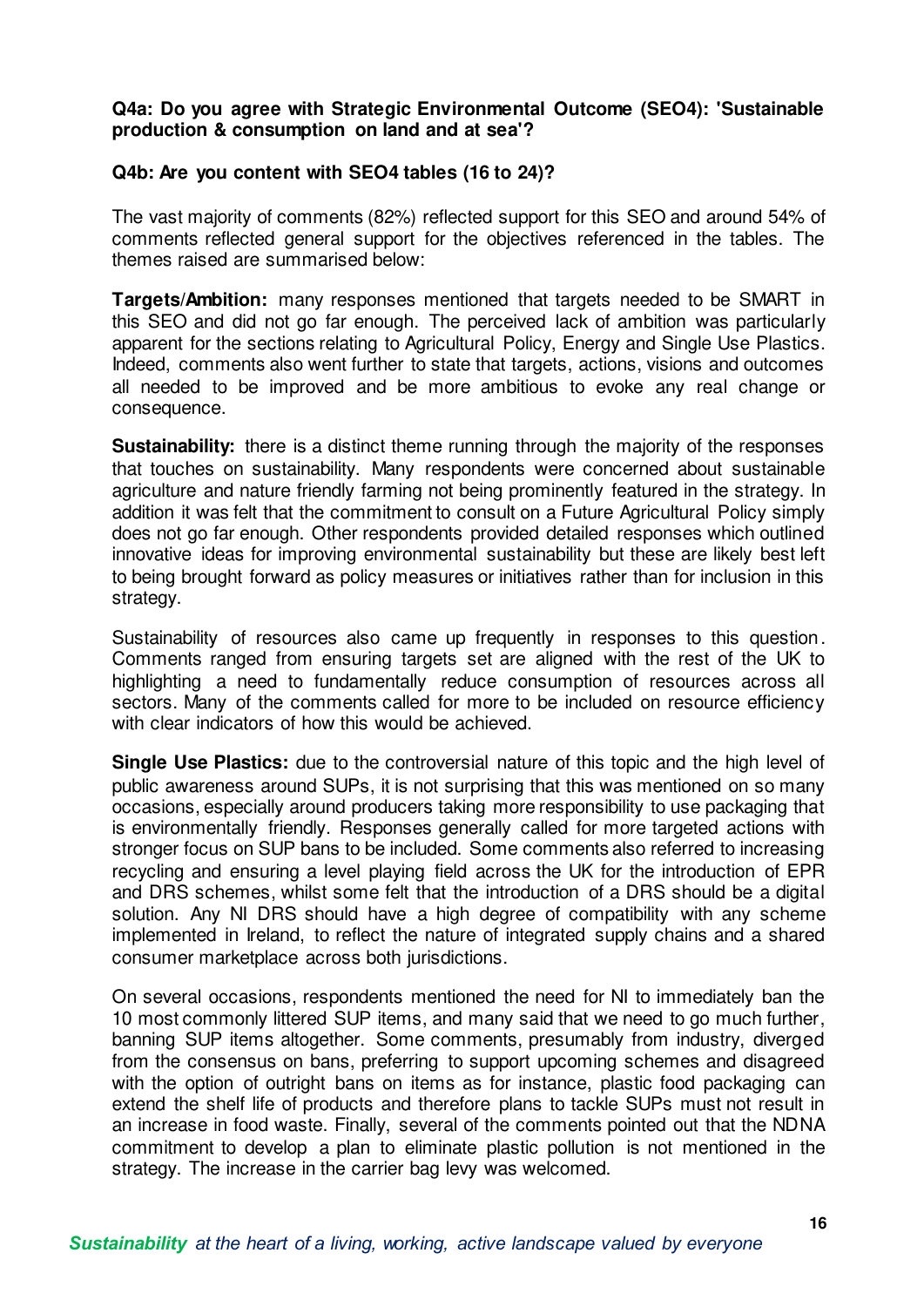**Energy/Renewables:** many of the comments referred to the need for legislation to be brought forward to ensure the Energy Strategy can be fully implemented. Other comments referenced the overall need for a better infrastructure and investment for renewables. There were several comments regarding the affordability of energy and outlining the need to improve the infrastructure of EV charging points, both for public and home use. There were a few comments referring to heat pumps and that NI should be looking into the provision of grants to help people install these. It was pointed out that renewables are not environmentally benign and NI should be exploring geothermal energy sources.

Consideration should be given to each form of renewable energy development within the Northern Ireland context in order to discourage developments that require the importation of raw materials or the movement, processing or handling of crops or materials which in themselves require large fossil fuel inputs. Many touched on the potential to help decarbonise the gas grid by using biogas as a transport fuel and providing grants for biogas and electric vehicles. The NI land-based sector can play a central role in future energy strategy and farmers must be considered a key stakeholder.

**Agriculture:** there were many and varied comments in relation to agriculture. It was felt that there is a specific need for an NI Agriculture Act whilst farmers must be supported to make more sustainable choices. Low Carbon farming practices should be encouraged as part of future sustainable farming schemes as farming and land management can provide the solutions to many problems, through the implementation of nature friendly farming practices that will ensure a healthy, wildlife-rich environment. Some respondents were concerned with an Agricultural Framework that references an increase in productivity and profits, with no *strong* reference to more environmentally responsible practices. The Strategy should identify key areas of linkage with the Future Agricultural Framework.

**Antimicrobial & Disinfectant Contamination:** the future vision/outcome is too focused on agriculture without any mention of other sectors, e.g. domestic pets (where antimicrobial usage is very high) and human health. Farmers must continue to have access to a range of products in order to be able to treat animals with the correct product in a timely fashion.

**Other Comments:** without doubt, some of the most negative comments received were around the use of the words "environmentally benign". The general consensus was that this was a poor choice of words to describe actions under this SEO. There is no reference to the NI Food Strategy Framework anywhere in the document. Several responses referenced the need for a "joined up" approach across government, industry and ensuring all sectors are included. Very specific examples were raised in relation to fisheries, most led back to the use of the term "environmentally benign". Some mentioned the upcoming Marine Plan saying that sustainability and ethically used seas must be at the heart of it.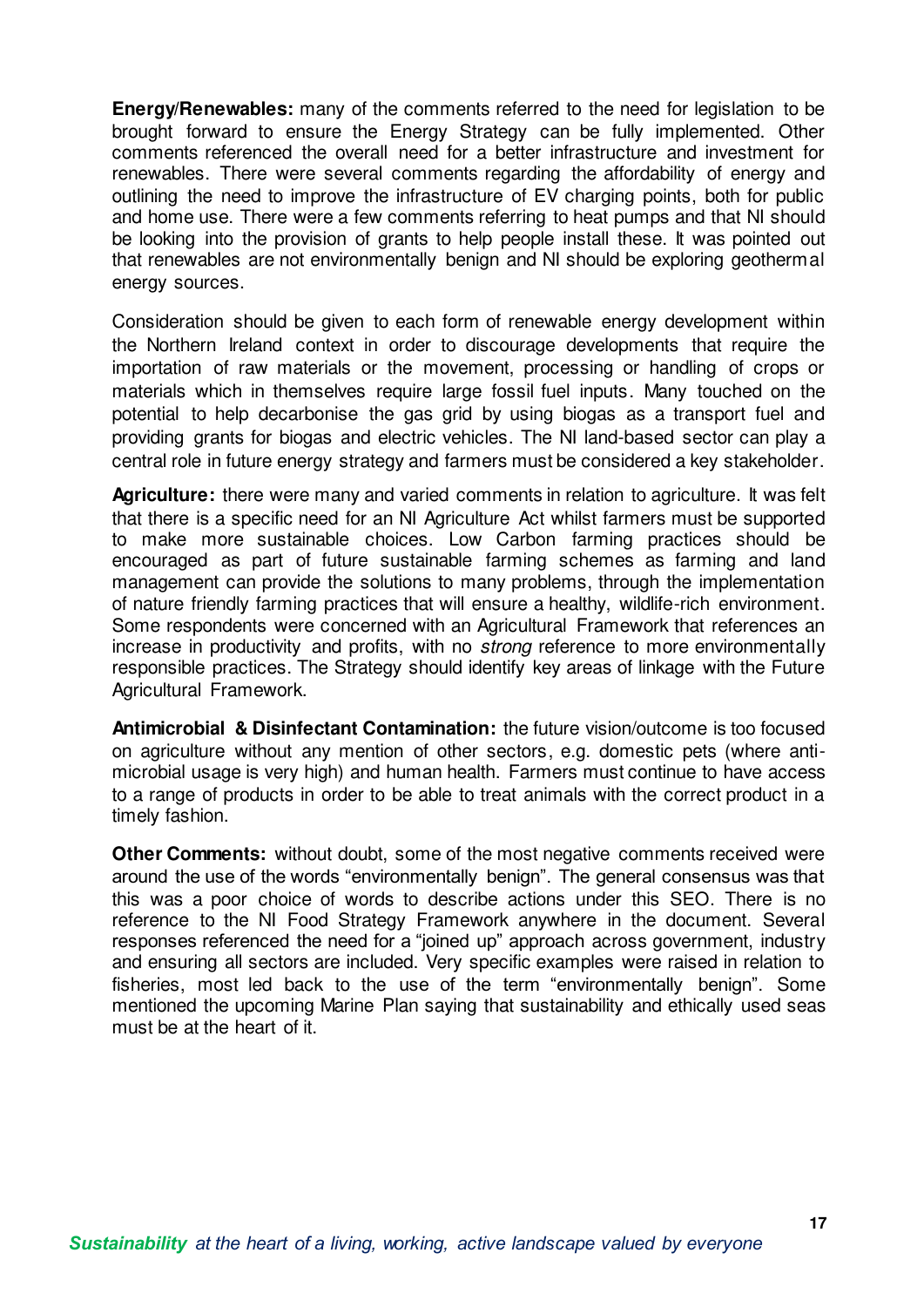#### **Q5a: Do you agree with Strategic Environmental Outcome (SEO5): 'Zero waste & highly developed circular economy'?**

#### **Q5b: Are you content with SEO5 tables (25 to 27)?**

The vast majority of comments (87%) reflected support for this SEO and around 62% of comments reflected general support for the objectives referenced in the tables. The themes raised are summarised below:

**Targets:** a common theme was the need for targets to be SMART(er), much more ambitious, legally binding and with particular emphasis on monitoring and evaluation. There is a general theme in all of the comments here that targets are lacklustre and carry no sense of urgency.

**Sustainability:** sustainability of resources was a common theme with a number of respondents believing the culture of over-consumption and consumerism should be tackled through education and behaviour change. Excessive resource use and the harm already caused by plastic pollution need to be addressed according to some while others believe that increased recycling (including food waste) and an increased focus on all single use items are required.

A number of respondents believe initiatives targeting the design, life-span, recyclability and repair of products are essential while some believe that government must lead the way in practice by implementing a green procurement policy across the public sector. Reducing the carbon footprint of the built environment will also play a key role in our future sustainability, according to a number of contributors, with an increased focus on retention and repair over new build in construction.

Waste/Circular Economy/Recycling: we should seek to ensure that Northern Ireland has adequate means to utilise its own waste and minimise the need for fossil fuel consumption in the transportation and handling of recyclable materials and nonrecyclable materials. The move towards a circular economy for waste and resources was strongly welcomed with the potential to have a very positive impact in the context of carbon emissions. Some suggest that manufacturers and producers should be incentivised to transition to a circular economy while others suggest that a carbon tax should be levied to encourage the shift. Some felt that there is not enough emphasis on the carbon benefits of CE implementation as is the case in other UK regions.

There is a need for various forms of energy recovery (e.g. thermal/biogas/electricity) infrastructure to be developed, with existing infrastructure to be complemented by new technologies such as hydrogen, district heating and carbon capture and storage infrastructure. Additional re-processing facilities for recyclables would be welcome.

As well as seeking to increase collaboration across central government, there should also be a drive for more collaboration with industry as often it is industry who are best placed to bring forward circular economy solutions. Agriculture must also be considered a key part of a circular economy and should be involved in any stakeholder discussions. Sequential progress toward a circular economy should be pursued with ongoing learning being applied and shared to drive further opportunities. The waste sector manages one part of the circle that makes up the Circular Economy and in order to complete the circle, measures are needed that will lead to quicker and more consistent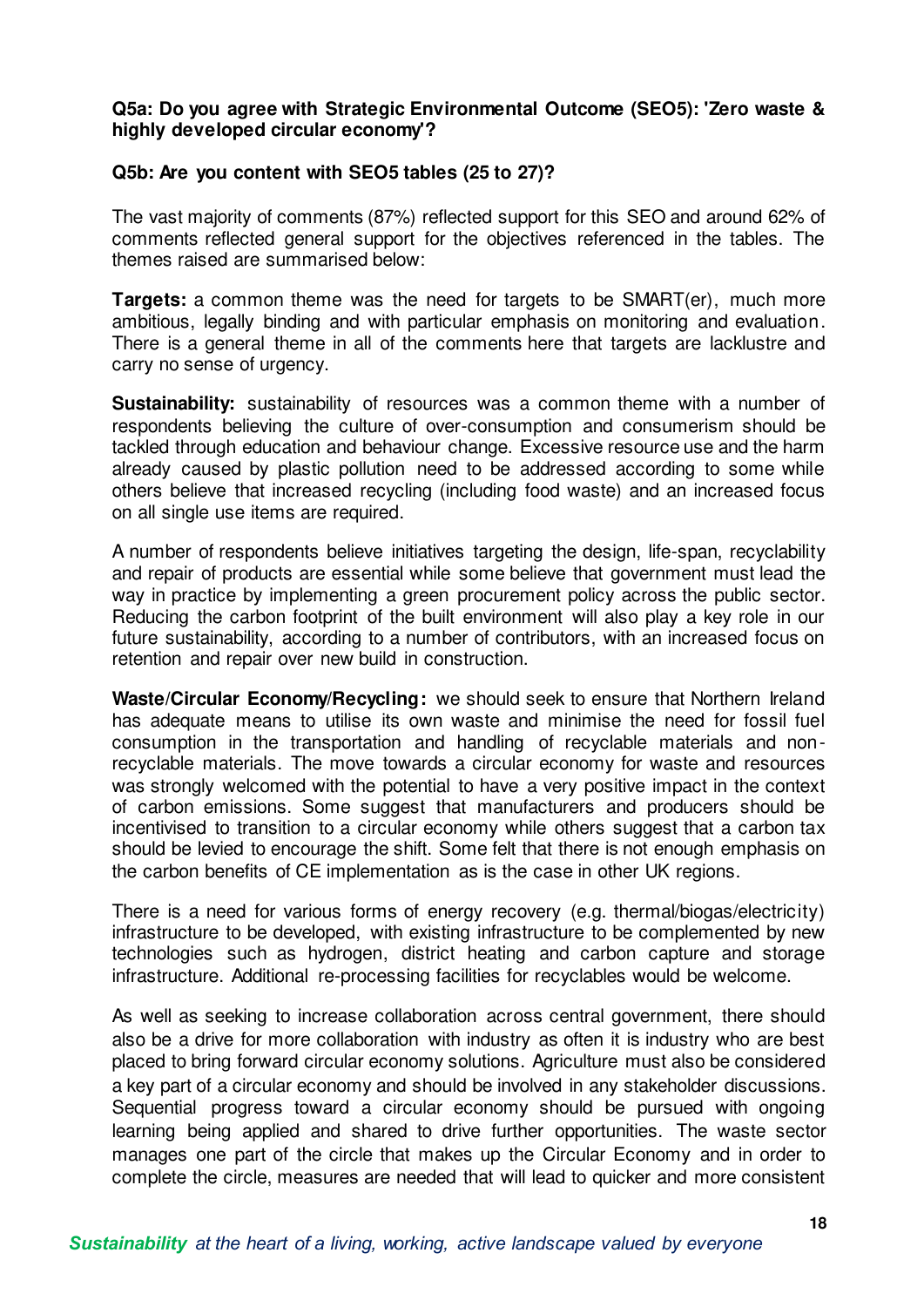end of waste decisions from the regulator. To deliver resource efficiency and a circular economy, on-going research & development is needed. DAERA must set out a clear action plan to reduce waste to landfill to less than 10% by 2035. Any initiatives or further restrictions on certain wastes must also consider the potential implication for fly-tipping.

More should be done to educate householders to recycle/reuse and to encourage them to properly sort their household waste. It is essential that a positive public attitude is formed and everyone recognises their responsibility.

**Agriculture:** the introduction of a sustainable agricultural plan and a move towards greener agricultural practices also feature prominently. Suggestions to reduce the negative environmental impacts of agriculture include minimising discharge, utilising/repurposing agri-wastes, and opportunities for minimising waste in primary production. It was noted that the absence of a circular economy plan to include agriculture is disappointing. Under the guise of the circular economy, agriculture can offer a multitude of opportunities from primary production using precision agriculture techniques, to the recycling and utilisation of agricultural wastes and materials

**Fly-Tipping & Littering:** respondents feel that this issue needs to be treated on a much more serious level – stronger enforcement, stiffer penalties and increased education / behaviour change are required with some commenting that the Fly-Tipping Protocol must be agreed as a matter of urgency. The removal & disposal of fly-tipped waste should be the responsibility of local authorities, regardless of where it is dumped.

The Fly-tipping Protocol could be further developed to ensure that the demarcation of roles between councils and NIEA is clearly defined. The aspiration to have a collective data capture approach will require resources to collect, collate and review data to meet the Protocol requirements and this will require DAERA funding.

The Waste & Contaminated Land Amendment Act (NI) 2011 is still awaiting commencement and there isn't a clear approach to fly-tipping across all councils. The reasons for this delay must be understood and lessons applied to enable more expedient implementation of future environmental legislation.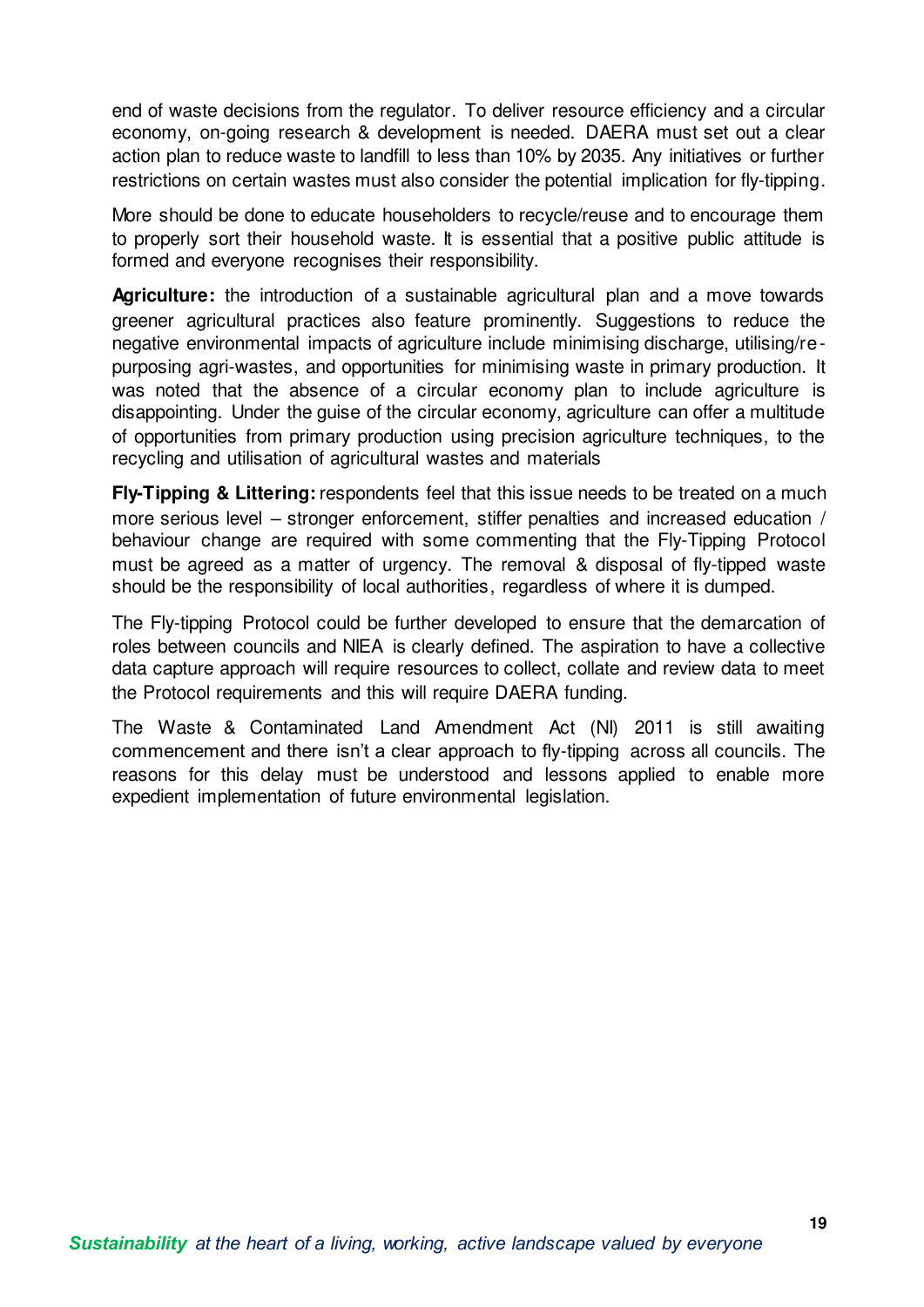#### **Q6a: Do you agree with Strategic Environmental Outcome (SEO6): 'Fair Contribution to UK net zero greenhouse gas emissions & improved climate resilience and adaptability'?**

#### **Q6b: Are you content with SEO6 table (28)?**

69% of respondents agreed with this SEO and around 55% of comments reflected general support for the objectives referenced in the tables.

**Targets:** there is felt to be a lack of definite targets and delivery timelines, further detail on requirements and targets should be produced to enable mitigation towards net zero, and to detail how Northern Ireland will contribute towards UK Net Zero.

**Climate legislation:** the urgent need for NI climate legislation was a key theme here but there was concern about being asked to respond in the absence of an agreed target for NI greenhouse gas emissions. On the one hand there were those who felt that there was no reason why Northern Ireland couldn't establish its own targets and take a more ambitious approach in making a fair contribution to delivering the Paris Agreement commitment. These respondents commented that an immediate and rapid programme of decarbonisation is needed. There were others however who commented that any targets set must be based on robust scientific evidence which takes into account Northern Ireland's unique circumstances. An ambitious climate action plan should be developed and the recommendations from the Tyndall Centre for Climate Change Research should also be considered.

**Climate / Biodiversity:** it was frequently mentioned that climate change and biodiversity are inextricably linked but that it is important that the urgent actions taken to address climate change should not increase the threat to biodiversity. These twin threats must be tackled together if we're to improve climate resilience and adaptability. Habitat restoration must address the biodiversity crisis and support our response to climate change. Key habitats play an exceptional role in carbon sequestration and also in reducing climate change impacts such as flooding and erosion. Many of these are in our marine environment, which is being treated with neglect by allowing it to be exposed to pollution (e.g., mudflats, saltmarsh, seagrass, and shellfish reefs).

There needs to be more recognition given to the importance of livestock systems in supporting a rich biodiversity alongside building soil health to capture carbon. This has not been addressed rationally and is an important area to ensure that farmers are recognised for their contribution to improved mitigation against climate change instead of being blamed for greenhouse gas emissions.

**Renewables:** switch to renewable energy as soon as possible and reduce emissions to zero before the target of 2050. Energy security, supply and dependence represents one of our biggest challenges over the next 30 years but also a major opportunity. A transition to net zero will allow us to build a new economic model focused on green growth, climate resilience and improving our quality of life. It will be essential to ensure strong links between the Environment, Energy and Green Growth Strategies. All share common aims to support a transition to a low carbon society and encourage renewable and green growth sectors.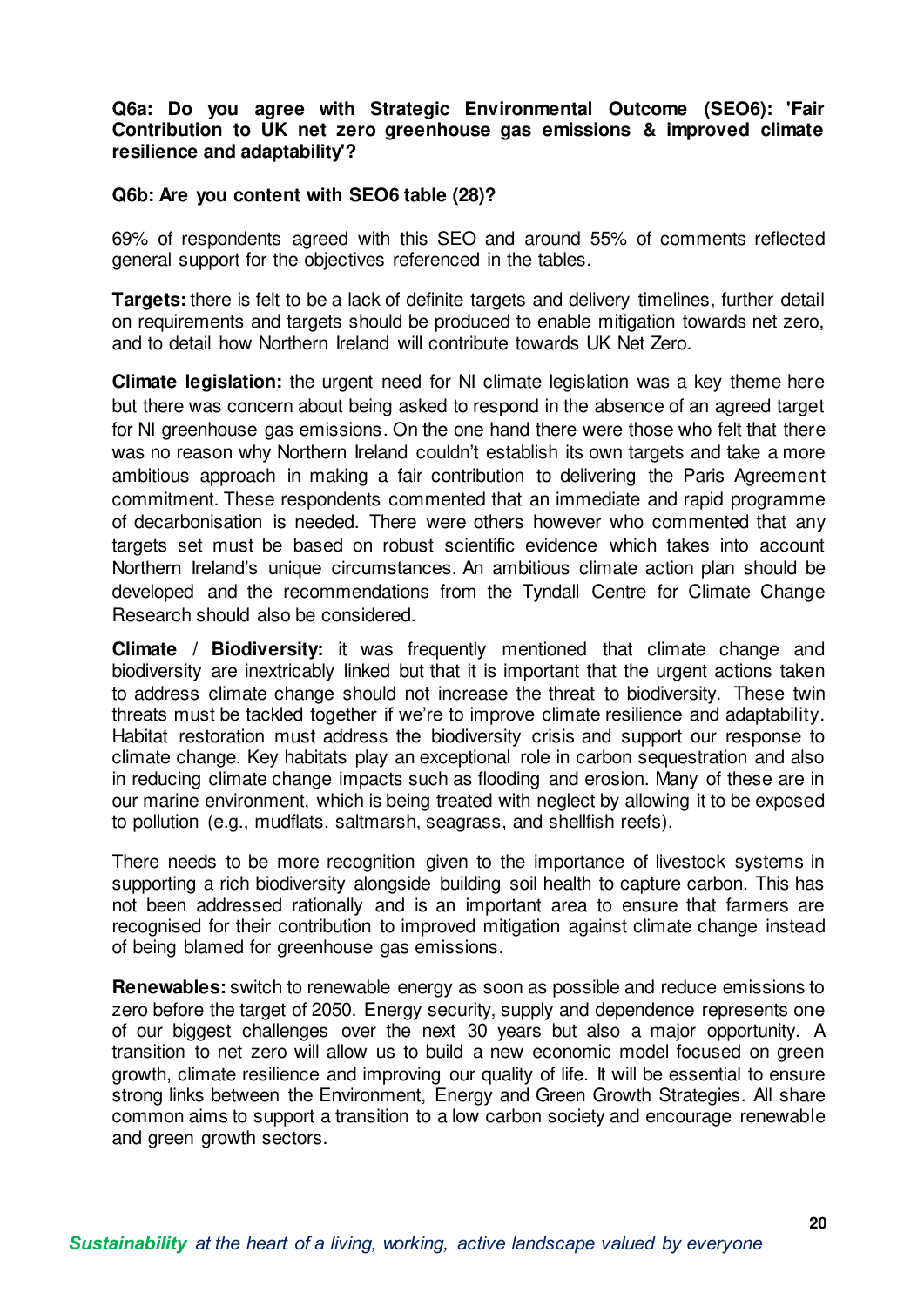**Forestry:** there were comments that Northern Ireland's fair contribution to climate change mitigation should be via its deep peat, much of which is under forestry and not acting as the carbon sink it has the potential to. Drastic action should be undertaken to reverse this policy and bring it in line with the rest of the UK so no further replanting occurs in deep peat and activities are funded to restore the bogs. The planting of native trees and protecting and restoring woodland ecosystems is one of the most effective ways of addressing these crises together.

**Grants / Subsidies:** the banning of diesel vehicles would prove very difficult for low income / agricultural owners so there is a need for an incentive scheme to reduce cost of replacement vehicles. Solar panel grant schemes should be reinstated and double glazing grants for windows and doors, reduced cost / grant for building insulation promoting energy efficiency. Grants and subsidies should be introduced to promote renewable technologies and energy efficient measures to incentivise uptake in residential settings as well as SMEs.

**Just Transition:** there should be an explicit action to develop just transition plans to support the transition to a net zero economy in a socially just way meaning we reduce our emissions and respond to climate change, our journey is fair and creates a better future for everyone – regardless of where they live, what they do, and who they are.

**Sustainability:** there should be a focus on us all using less in the first place, and reeducating away from constant consumption. We should be reducing emissions associated with imported products. There should be no outsourcing environmental footprints to other countries – more local sustainable production is key. We must ensure that NI is resilient to future impacts of climate change through adaptation measures. This should include 'offsets' – as long as there are no offsets they simply don't work.

**Built / Historic Environment:** we cannot meet our targets if we do not tackle carbon emissions in our existing building stock. An open and transparent policy discussion is required on the optimum approach to require new homes to be net zero carbon as rapidly as possible. Together with the construction sector, the built environment is the third biggest carbon emitting sector in the UK. The historic environment is part of the solution to reducing these carbon emissions by reusing historic buildings (and responsibly refurbishing them), rather than demolishing and building new.

**Circular Economy:** Circular Economy and Resource Efficiency thinking and approaches should be adopted as key climate mitigation policy tools, particularly relating to waste management and achieving zero waste. All NI public sector funding programmes should contribute to delivery of national net zero targets (reducing carbon emissions, more efficient use of resources within a circular economy; and creation of green jobs) in accordance with sector climate action plans. Green procurement could also make a significant contribution to this agenda.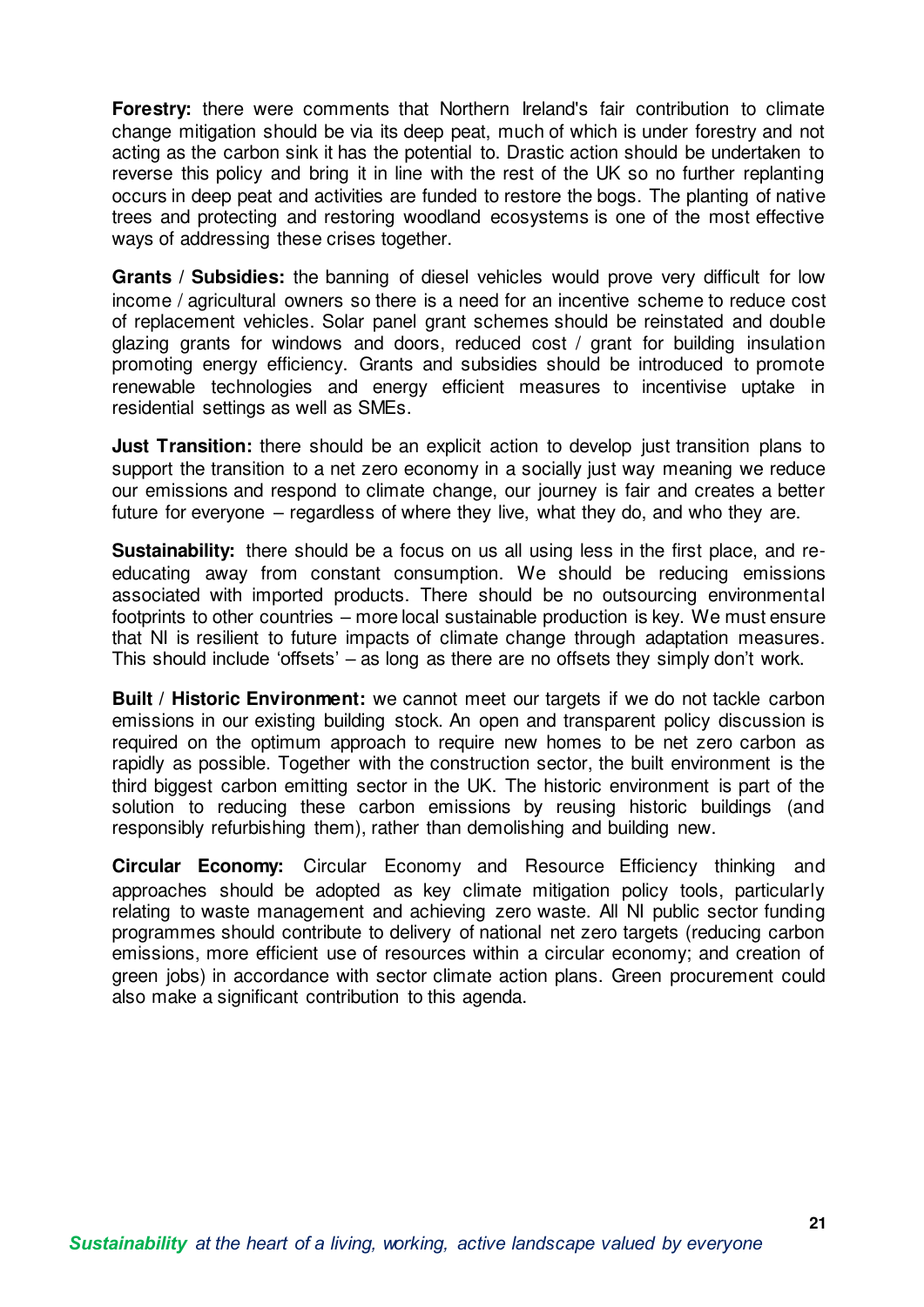## **Q7: Did you find Environment Strategy content user friendly and easy to follow?**

62% of respondents found the content user friendly and easy to follow.

Positive comments can be summarised as follows:

- format was helpful for organisations wishing to include "environment" in their own strategy;
- written in simple language and didn't cover any particularly complex issues;
- well laid out with a good mix of text and images;
- very basic but a start:
- colourful and the use of symbols demonstrating relationships between SEOs and across UN Sustainable Development Goals helps to demonstrate the synergy between all the SEOs/factors that are noted within;
- $\bullet$  easy to follow (but a bit light on detail);
- easy to digest and good use of infographics;
- well laid out with the text preceding the tables setting the scene;
- full version was well laid out and organised clearly into tables to tackle each SEO;
- easy to find topics rather than having to wade through reams and reams of text as is the case with a lot of government documents;
- great to see diagrams and not just lots of words;
- very comprehensive, clear, insightful and beautifully presented document;
- outcome based approach is welcome and the strategic environmental outcomes set out have good reach.

Comments which did not find the document user friendly and easy to follow can be summarised as follows:

- overly long, fragmented, lacked focus and was complicated and too wordy;
- format of the questions was inaccessible for everyday citizens due to having to read through the document in its entirety;
- some aspects too technical for the general public to understand the implications;
- designed to put the public off providing a response thereby evading proper scrutiny of the strategy;
- easy read document did not contain all the necessary information to be able to respond;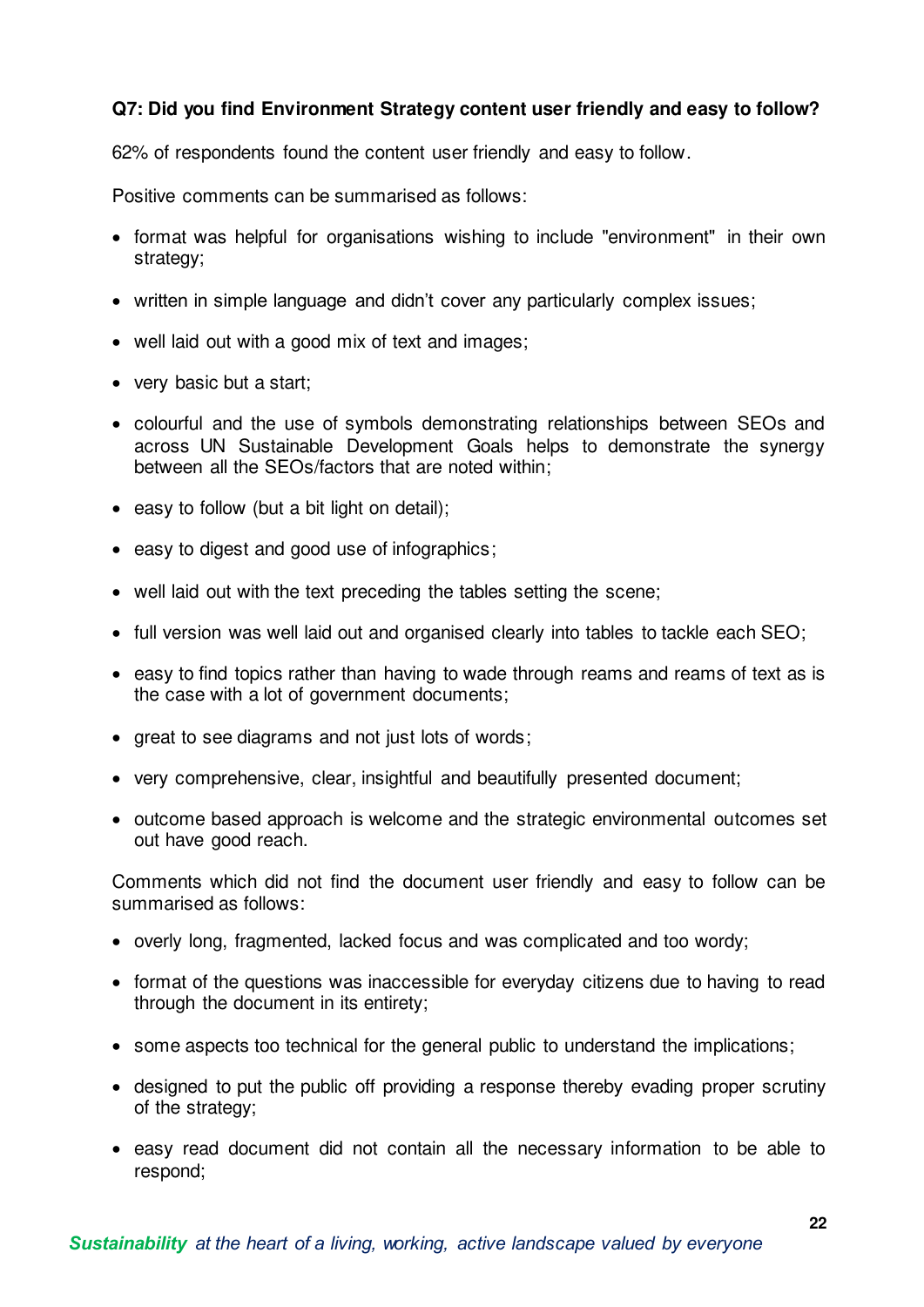- not accessible enough suggestions included providing online videos, adapting consultations to appeal to young people and the general public;
- a balance was required on content so as not to tip too much in favour of accessibility;
- does not provide a general overview of the framework nor how the Strategy will be implemented;
- format is confusing and despite most of the outcomes being interrelated, interdependencies are not obviously linked across sections;
- heavy use of acronyms;
- reliance on other strategies and plans that the reader cannot readily access.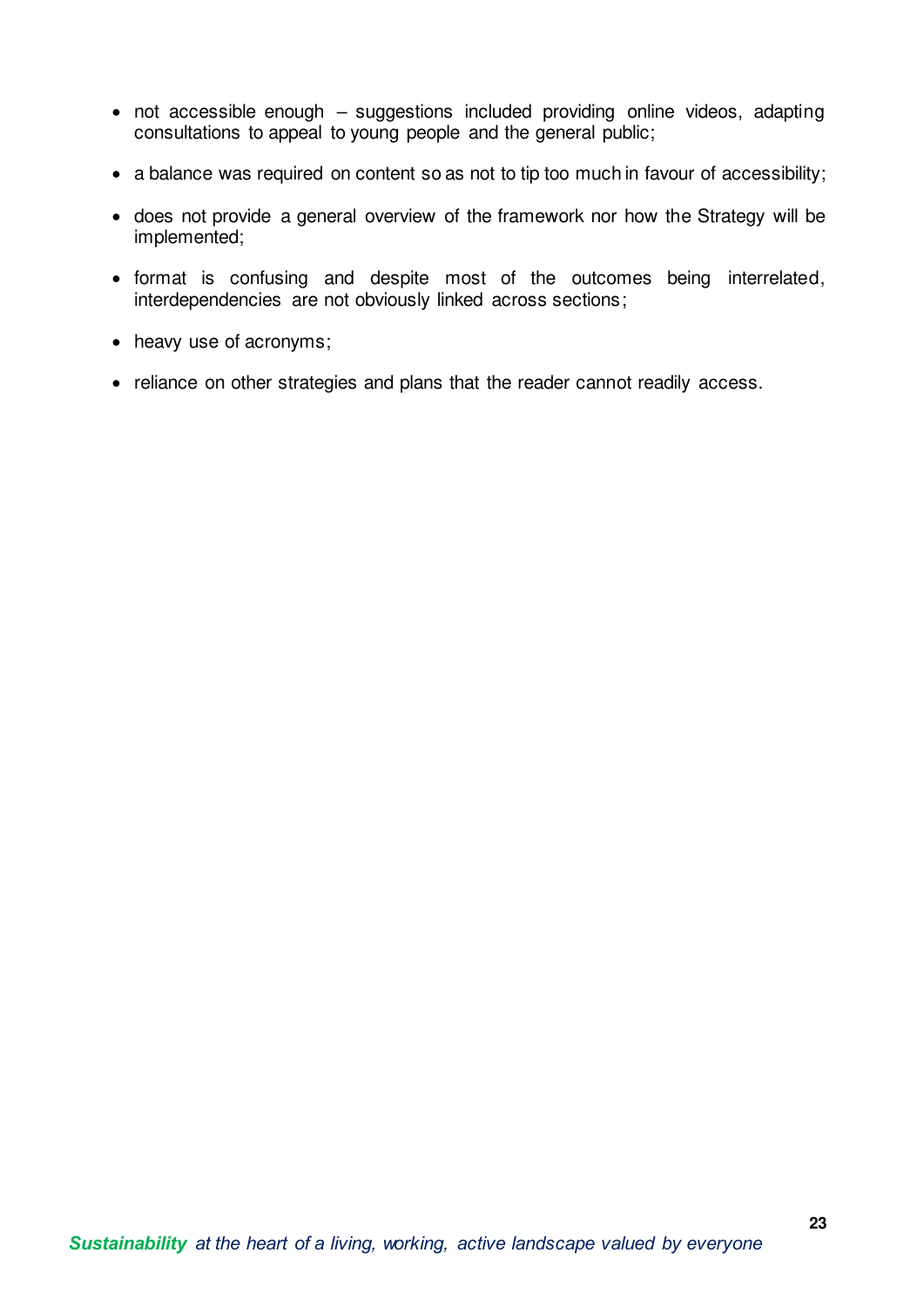#### **Q8: Do you have any other comments or contributions?**

There were over 200 responses to this question. Many of the comments related to targets and the perceived lack of ambition in the Strategy and other areas which have already been covered in detail in the summaries of questions 1 to 6. Summarised here are other comments that did not necessarily fit elsewhere but were frequently made by various respondents:

- if the Strategy contributes to joined-up government, with departments and bodies working more coherently, it will deliver a positive outcome;
- adequate resourcing is essential to implement significant environmental improvement and this is likely to require innovative financing models as well as a financial commitment from the Executive;
- focus should be on providing resources to effectively deliver improvements from the 'bottom up' – working with local communities, farmers and businesses;
- Strategy must not make businesses uncompetitive as this would only export our environmental problems elsewhere;
- keep it realistic and affordable;
- Strategy should have a dedicated website which the public can monitor;
- should include a summary table of all targets and actions detailing their delivery pathways, resourcing needs, commitments and opportunities;
- environmental governance needs to be explicitly covered the issue of an Independent Environmental Protection Agency was frequently raised;
- $\bullet$  Brexit context needs to be more clearly signposted we need to replicate the funding for environmental protections and research that we've lost;
- pollinators are a key issue that have been badly affected yet only mentioned once;
- agriculture should be efficient, reduce farming outputs and in particular the level of livestock rather than simply focusing on profits and productivity;
- disappointing to note lack of commitments from across the breadth of government departments in the actions;
- linkage should be made to the draft Budget and an assessment of the impact of the proposed allocations on delivery of future environmental targets;
- DAERA should avail of professional scientific expertise outside of AFBI / eNGOs;
- the natural world is seen largely through the lens of economic development and economic gains rather than for its intrinsic value;
- the most positive section is the Minister's foreword;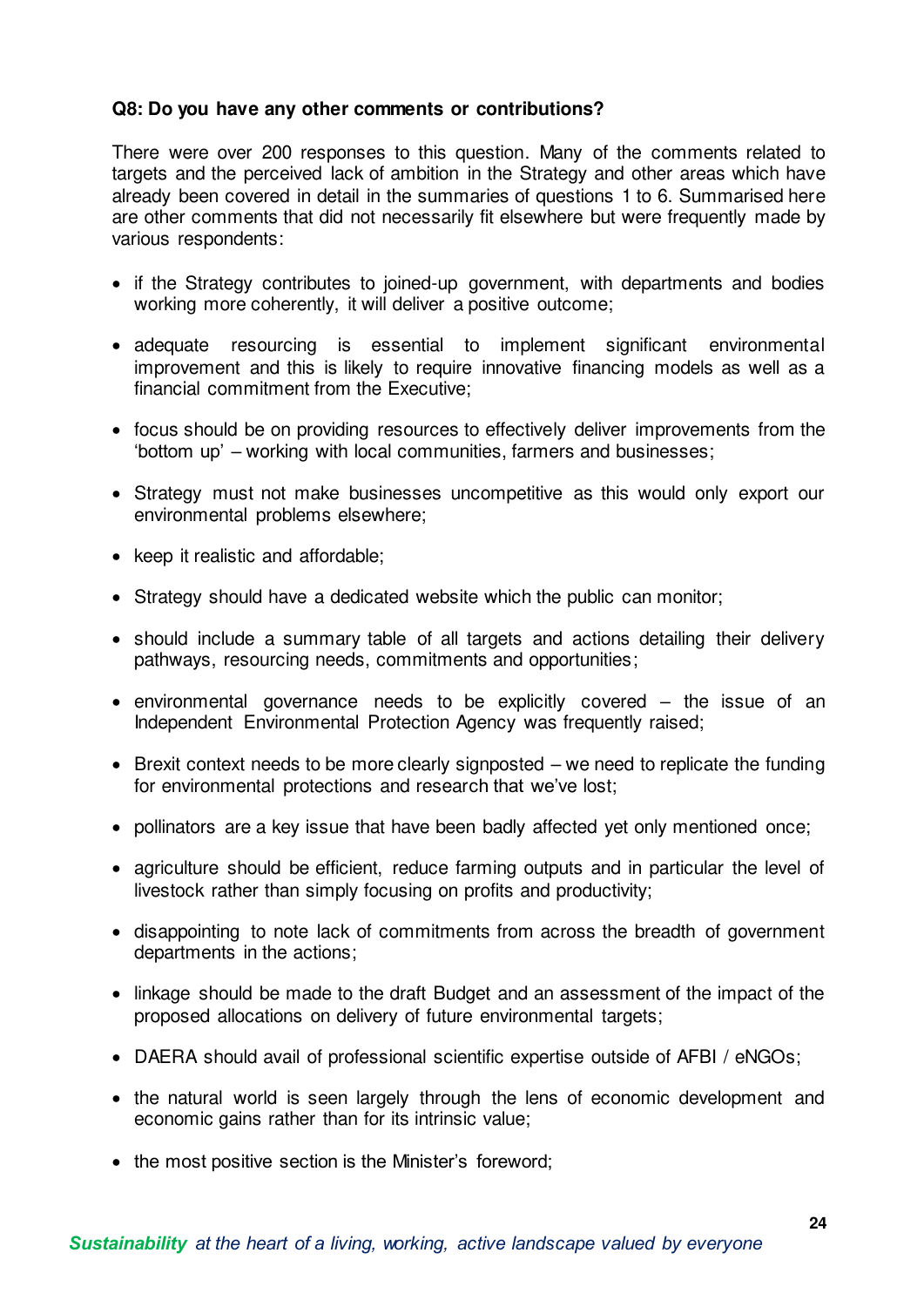- the economic impact of the Strategy would need to be determined to ensure there is no new or additional burden on ratepayers;
- concerns that current economic system will not solve environmental issues and that a different form of participative economy is the way forward for sustainability;
- Strategy must be based on the most up-to-date evidence, not ideology;
- encourage more public engagement and actively seek to put the public's opinion at the forefront of future initiatives;
- need to sustain young people's involvement with the Strategy, giving them a seat at the table when it comes to monitoring and evaluation of progress;
- a new Northern Ireland Environment Bill is needed to underpin the Strategy;
- a dedicated Department of the Environment is needed;
- take an integrated, holistic, coherent & strategic approach to environmental protection across island of Ireland, in conjunction with counterparts in Ireland;
- the Strategy should be developed using a co-design approach where a broad partnership is developed which can ensure that everyone with a part to play is involved more actively in the design and delivery of policy;
- for a high-level Strategy, some elements are detailed / specific which is concerning;
- failure to recognise the improvements that have been made by the agricultural sector in recent years. Farmers must be genuinely part of the process and properly recognised and valued for the work that they do;
- for an issue of such fundamental importance, there is a disturbing lack of connection between the state and the people;
- greater controls on imported products from areas where environmental standards are lower, this equivalence argument should be made to the UK Government, particularly in respect to trade deals;
- DAERA should implement the Small & Micro Business Impact Test (SAMBIT) so that businesses can play their full part;
- DAERA should establish an Environment / Climate Change Stakeholder Group to include business;
- DAERA should recognise positive impact of sustainable shooting as it respects quarry species & their habitats; avoids excessive consumption; promotes greater understanding of environment; complies with law; improves the health & well-being of participants; and provides food, social & economic benefits to wider community.